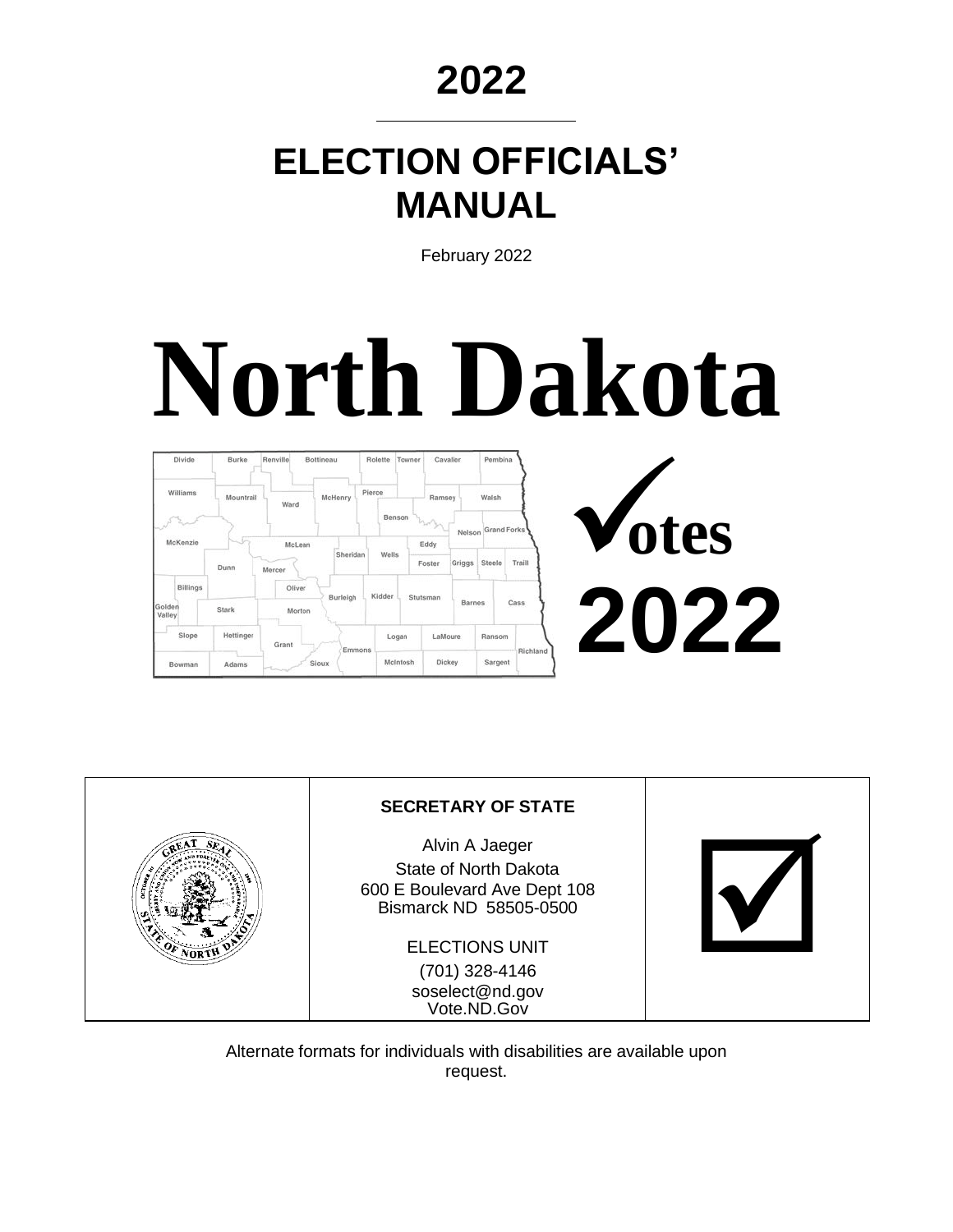## **Table of Contents**

| Section 2 - Election Worker Responsibilities Before Polls Open5          |     |
|--------------------------------------------------------------------------|-----|
|                                                                          |     |
|                                                                          |     |
|                                                                          |     |
| Section 5 - Election Worker Responsibilities After Polls Close  14       |     |
| Section 6 - Special Precincts (Early Voting, Absentee, Vote By Mail)  16 |     |
|                                                                          |     |
|                                                                          |     |
|                                                                          |     |
|                                                                          |     |
|                                                                          |     |
|                                                                          | .23 |
|                                                                          |     |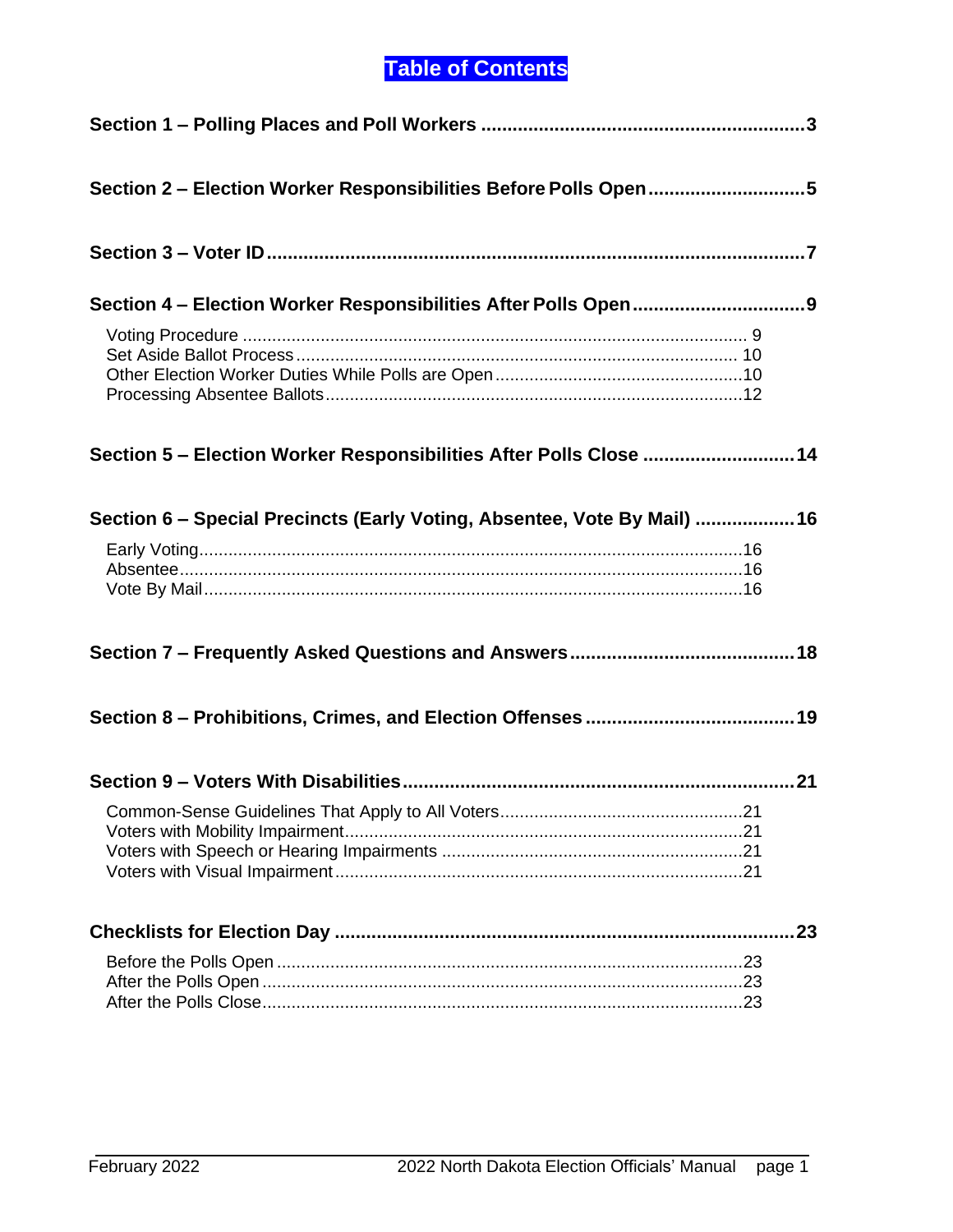## **FOREWORD**

According to North Dakota Century Code [\(NDCC\) § 16.1-05-03,](http://www.legis.nd.gov/cencode/t16-1c05.pdf#nameddest%3D16p1-05-03) the Secretary of State is required to provide an instruction manual detailing the responsibilities of election officials. This 2022 Election Officials' Manual is intended to fulfill the requirements of the law by providing comprehensive instructions and procedures for election officials to look to for guidance in conducting elections in North Dakota.

## **CONTACT**

If you have questions regarding the 2022 Election Officials' Manual, please contact:

Elections Unit North Dakota Secretary of State 600 East Boulevard Avenue Dept 108 Bismarck ND 58505-0500

(701) 328-4146 – Phone (800) 352-0867, ext. 328-4146 – Toll Free

(701) 328-3413 – Fax

soselect@nd.gov - Email [Vote.ND.Gov –](https://vip.sos.nd.gov/PortalList.aspx) Website

This website contains election publications, connections to other helpful election websites, and state election forms, which can be completed online before printing and signing.

## **DISCLAIMER**

The following excerpts and summaries of North Dakota law are taken or derived from the NDCC and pertain to elections, election procedures, and the duties and responsibilities assigned to election officials. Although every attempt has been made for accuracy, the reprint, summarizations, or paraphrasing of these laws does not carry the same authority as the actual NDCC and should not be equated with the official NDCC. This compilation is intended as a helpful resource and reference for consolidated election related laws. For official and legal purposes, the official NDCC should be used.

This manual is not an elections operations manual. Training materials documenting procedures specific to use of the State's Central Voter File, election management system, electronic pollbooks, voting and tabulating equipment, and election night reporting are some of the supplemental materials that auditors and/or the Secretary of State's office may provide for election worker training.

The following excerpts of North Dakota law do not contain the material found in the legal notes following the various sections contained in the NDCC. These notes found in the NDCC may contain temporary provisions and effective dates along with valuable summaries of applicable courtrulings.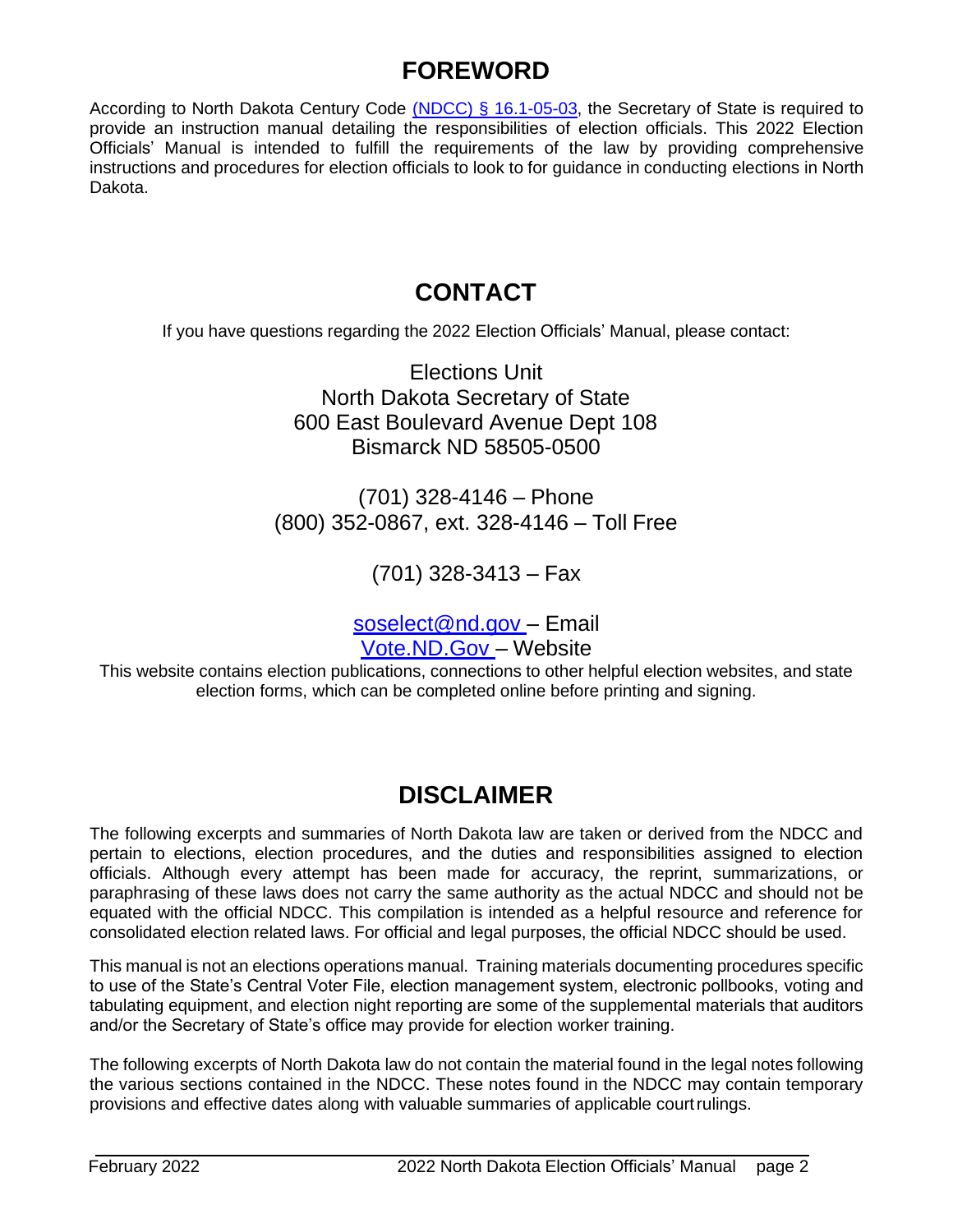## **Section 1 – Polling Places and Poll Workers**

<span id="page-3-0"></span>**Polling Places**: Upon a decision by the county commissioners, a county may utilize multiple precinct polling places. The county commissioners may also decide, if it is in the best interest of the county, to use one election board to supervise all or a portion of the precincts voting in the same polling place even if the precincts fall within different legislative districts so long as each district chairperson of each qualified political party is given the opportunity to have representation on the election board if desired. (NDCC §§ [16.1-04-02](https://www.legis.nd.gov/cencode/t16-1c04.pdf#nameddest%3D16p1-04-02) and [16.1-05-01\)](https://www.legis.nd.gov/cencode/t16-1c05.pdf#nameddest%3D16p1-05-01)

**Inspectors**: The county auditor, with county commissioners' approval, shall appoint election inspectors, except in polling places containing city precincts only established by (NDCC Chapter [16.1-04\)](http://www.legis.nd.gov/cencode/t16-1c04.pdf?20130923110637) where the city governing board appoints the inspectors. The inspector selection is to be made on the basis of the inspector's knowledge of the election procedure. Appointments must be made forty days before the election. (NDCC § [16.1-05-01\)](https://www.legis.nd.gov/cencode/t16-1c05.pdf#nameddest%3D16p1-05-01) Inspectors serve as the polling place supervisor. [\(NDCC §16.1-05-04\)](https://www.legis.nd.gov/cencode/t16-1c05.pdf#nameddest%3D16p1-05-04)

**Judges**: The election judges for each precinct or polling place are appointed in writing by the district chairs representing the two political parties that cast the most votes in the state's last general election. For special elections involving only no-party offices, the election official responsible for the administration of the election, with the approval of the majority of the members of the applicable governing body, shall appoint the election judges for each polling location. [\(NDCC § 16.1-05-01\)](https://www.legis.nd.gov/cencode/t16-1c05.pdf#nameddest%3D16p1-05-01) The inspector or judges initial and deliver ballots to the voters and the judges perform other responsibilities assigned by the inspector. (NDCC § [16.1-13-22\)](https://www.legis.nd.gov/cencode/t16-1c13.pdf#nameddest%3D16p1-13-22)

**Composition of the Election Board**: The election board for each precinct or polling place must consist of an inspector and at least two election judges. (NDCC § [16.1-05-01\)](https://www.legis.nd.gov/cencode/t16-1c05.pdf#nameddest%3D16p1-05-01)

**Clerks**: The election official responsible for the administration of the election, with the approval of the majority of the members of the applicable governing body, shall appoint the poll clerks for each polling place. [\(NDCC § 16.1-05-01\)](https://www.legis.nd.gov/cencode/t16-1c05.pdf#nameddest%3D16p1-05-01) Clerks manage the pollbook, verify voters' identification, update incorrect pollbook information, and other ministerial duties assigned by the inspector. (NDCC §§ [16.1-05-04](https://www.legis.nd.gov/cencode/t16-1c05.pdf#nameddest%3D16p1-05-04) and [16.1-05-07\)](https://www.legis.nd.gov/cencode/t16-1c05.pdf#nameddest%3D16p1-05-07)

**County Auditor May Appoint Judges if Forty Day Notice Not Received**: If the district political party chair fails to appoint the judges forty days before the election, the county auditor shall appoint the judges. If the county auditor has exhausted all practicable means to select judges from within the voting precinct and vacancies still remain, the county auditor may select election judges who reside outside of the voting precinct, but who reside within the precinct's legislative district. If vacancies still remain, the county auditor may select election judges who reside outside of the legislative district but who reside within the county. (NDCC § [16.1-05-01\)](https://www.legis.nd.gov/cencode/t16-1c05.pdf#nameddest%3D16p1-05-01)

**County Auditor May Request an Additional Judge**: In polling places in which over one thousand votes were cast in any election, the county auditor may request each district political party chairperson to appoint an additional election judge. (NDCC § [16.1-05-01\)](https://www.legis.nd.gov/cencode/t16-1c05.pdf#nameddest%3D16p1-05-01)

**Part-Time Inspectors, Judges, and Clerks:** The county auditor may appoint part-time inspectors, judges, and clerks to allow for sufficient coverage at each polling place to satisfy the requirements of those positions. At least one inspector and two judges from the election board must be present on the premises of the polling place during the time the polls are open to prevent the occurrence of fraud, deceit, or other irregularity in the conduct of the election. (NDCC § [16.1-05-01](https://www.legis.nd.gov/cencode/t16-1c05.pdf#nameddest%3D16p1-05-01) and [16.1-05-04\)](https://www.legis.nd.gov/cencode/t16-1c05.pdf#nameddest%3D16p1-05-04)

**Qualifications of Election Board and Poll Clerks**: Inspectors, judges, and clerks must be qualified voters of the polling places in which they are assigned to work unless the county auditor has exhausted all means to appoint election judges from precincts within the polling place according to [\(NDCC § 16.1-](https://www.legis.nd.gov/cencode/t16-1c05.pdf#nameddest%3D16p1-05-01) [05-01\). N](http://www.legis.nd.gov/cencode/t16-1c05.pdf#nameddest%3D16p1-05-01)o individual may serve as a member of the election board or as a poll clerk who has anything of value bet or wagered on the result of an election. (NDCC § [16.1-05-02\)](https://www.legis.nd.gov/cencode/t16-1c05.pdf#nameddest%3D16p1-05-02)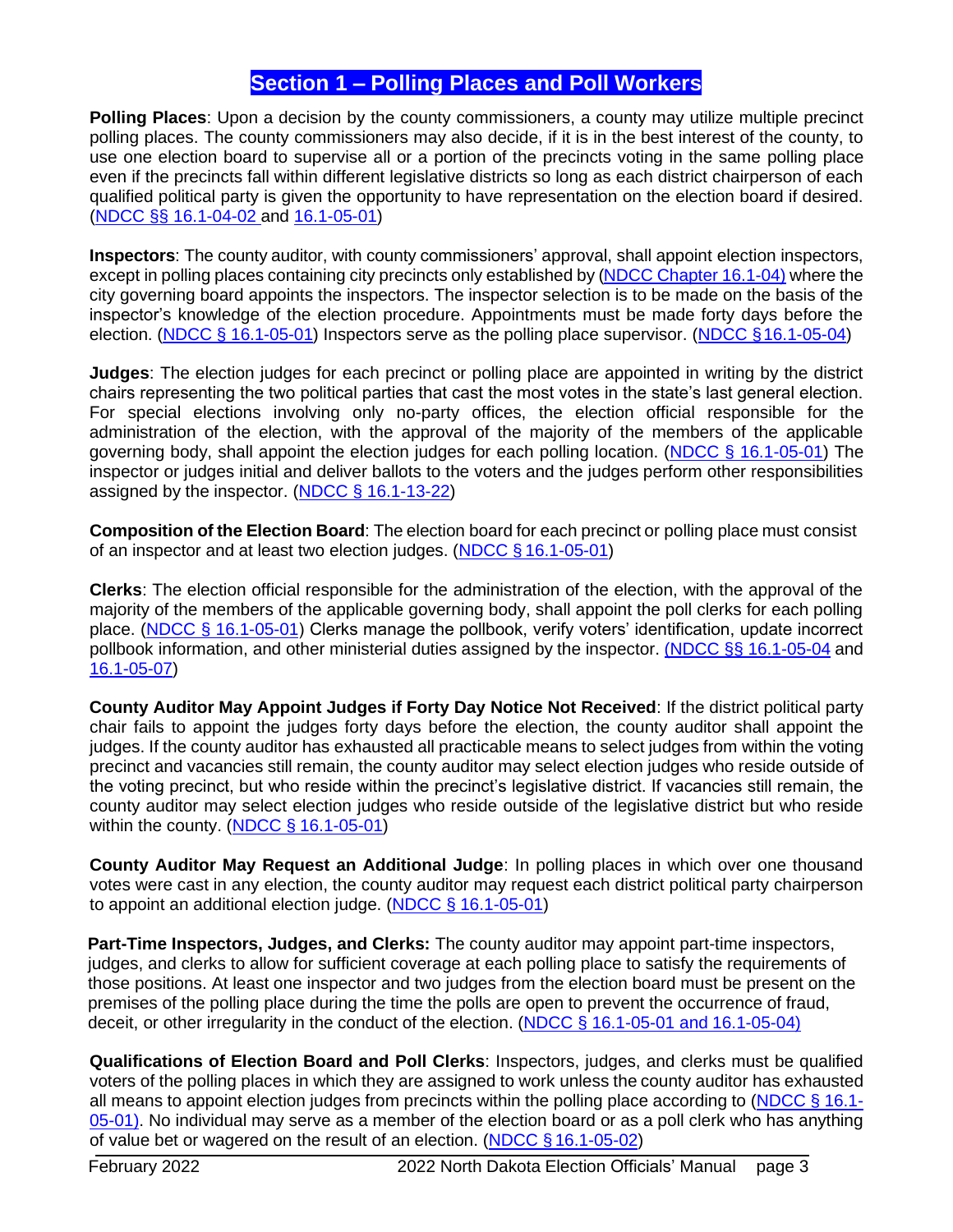**Student Poll Clerks**: A student sixteen years of age or older enrolled in a high school or college in this state is eligible to serve as a poll clerk if the student meets the followingqualifications:

- ❑ Is a United States citizen or will be a citizen at the time of the election;
- ❑ Is a state resident residing in the precinct at least thirty days before the election; and
- ❑ Is a student in good standing.

A student appointed as a clerk may be excused from school attendance during the hours that the student is serving as a clerk, including training sessions, if the student submits a written request to be absent from school signed by the student's parent or guardian and by the school administrator and a certification from the county auditor stating the hours during which the student will serve as a poll clerk. A student excused from school attendance in this manner may not be recorded as being absent on any date for which the excuse is operative. No more than two students may serve as clerks in a single precinct.

An individual sixteen years of age or older having graduated from high school or obtained a general education degree from an accredited educational institution is eligible to be appointed as a poll clerk if the individual meets the qualifications stated above. (NDCC § [16.1-05-02\)](https://www.legis.nd.gov/cencode/t16-1c05.pdf#nameddest%3D16p1-05-02)

**Candidates and Relatives Not Allowed on Election Board**: An individual may not serve as a member of the election board or as a poll clerk if the individual is a candidate in the election at which the individual is serving, or who is the husband, wife, father, mother, father-in-law, mother-in-law, son, daughter, sonin-law, daughter-in-law, brother, or sister, whether by birth or marriage, of the whole or the half blood, of any candidate in the election at which the individual is serving. (NDCC [§16.1-05-02\)](https://www.legis.nd.gov/cencode/t16-1c05.pdf#nameddest%3D16p1-05-02)

**Removal of Judges or Clerks**: If at any time before or during an election, it appears to an election inspector, by the affidavit of two or more qualified voters of the precinct, that any election judge or clerk is not qualified, the inspector shall remove that judge or clerk at once and fill the vacancy by appointing a qualified individual of the same political party. If the disqualified judge or clerk had taken the oath of office, the inspector shall place the oath or affidavit before the state's attorney of the county. [\(NDCC §](https://www.legis.nd.gov/cencode/t16-1c05.pdf#nameddest%3D16p1-05-01) [16.1-05-01\)](http://www.legis.nd.gov/cencode/t16-1c05.pdf#nameddest%3D16p1-05-01)

**Training Sessions for Poll Workers**: Attendance at an election training session conducted by the county auditor is *mandatory* for members of the election board and for poll clerks.

An election official, at the option of the county auditor, may be excused from attending a third training session on election laws within a twelve-month period. If an election official has attended a training session within six months preceding a special election, the election official must be compensated at the pay appropriate for those having attended a training session for that election as provided in [\(NDCC §](http://www.legis.nd.gov/cencode/t16-1c05.pdf#nameddest%3D16p1-05-05) [16.1-05-05](https://www.legis.nd.gov/cencode/t16-1c05.pdf#nameddest%3D16p1-05-05) and NDCC § [16.1-05-03\)](https://www.legis.nd.gov/cencode/t16-1c05.pdf#nameddest%3D16p1-05-03)

**Compensation of Poll Workers**: The county shall pay at least the state minimum wage to the relevant election officials. Members of the election board and poll clerks who attend the training sessions must be paid at least the state minimum wage for the hours in attendance in the session in addition to necessary expenses and mileage. Members of election boards who attend the training sessions provided before primary and general elections must be paid at least 25% more than the state minimumwage during the time spent in the performance of their election duties. Members of the election board and poll clerks who attend a training session within the six months prior to a special election must be paid at least 25% more than the state minimum wage during the time spent in the performance of theirelection duties in addition to necessary mileage and expenses. (NDCC §§ [16.1-05-03 a](https://www.legis.nd.gov/cencode/t16-1c05.pdf#nameddest%3D16p1-05-03)nd [16.1-05-05\)](https://www.legis.nd.gov/cencode/t16-1c05.pdf#nameddest%3D16p1-05-05)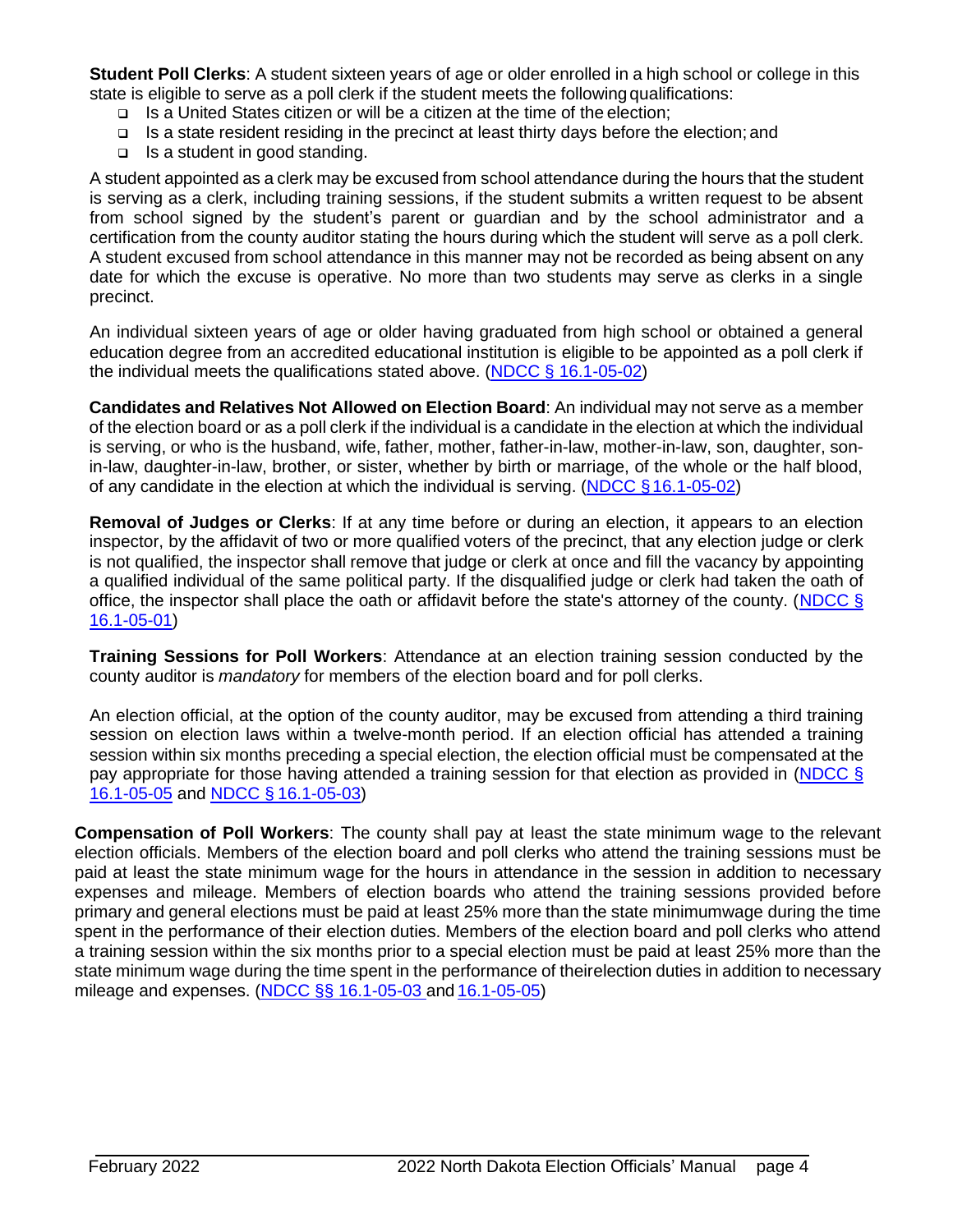## **Section 2 – Election Worker Responsibilities Before Polls Open**

<span id="page-5-0"></span>**Failure of Election Board Member to Appear**: If a member of the election board fails to appear for the opening of the polls, the remainder of the board shall select an individual to serve in the absent individual's place. If a judge fails to appear at the opening of the polls, the remainder of the board shall select an individual of the absent individual's political party if such an individual is reasonably available. Anyqualified individual without regard to political affiliation may fill the office of inspector or clerk. [\(NDCC](https://www.legis.nd.gov/cencode/t16-1c05.pdf#nameddest%3D16p1-05-02)  [§](https://www.legis.nd.gov/cencode/t16-1c05.pdf#nameddest%3D16p1-05-02)[16.1-05-02\(5\)\)](http://www.legis.nd.gov/cencode/t16-1c05.pdf#nameddest%3D16p1-05-02)

**Failure of Entire Election Board to Appear**: If no members of the election board appear for the opening of the polls, the qualified voters present shall call the county auditor, city auditor, or school business manager, as appropriate, for instructions and then orally elect a board conforming as nearly as possible to the provisions for a regular board. (NDCC [§ 16.1-05-02\(5\)\)](https://www.legis.nd.gov/cencode/t16-1c05.pdf#nameddest%3D16p1-05-02)

**Oath of Office**: Before assuming the duties, each member of the election board and each poll clerk shall take and subscribe an oath in the following form:

I do solemnly swear (or affirm as the case may be), that I will perform the duties of inspector, judge, or clerk according to law and to the best of my ability, and that I will studiously endeavor to prevent fraud, deceit, and abuse in conducting the same.

The oath may be taken before any officer authorized by law to administer oaths (e.g., county auditor, deputy county auditor, county commissioner, notary public). If no such officer is present at the opening of the polls, the inspector or election judges shall administer the oath to each other and to the poll clerks. The individual administering the oath shall cause an entry thereof to be made, subscribed by that individual and prefix it to the pollbook. (NDCC  $\S$  [16.1-05-02\(3\)\)](https://www.legis.nd.gov/cencode/t16-1c05.pdf#nameddest%3D16p1-05-02)

**Inspector to Supervise Conduct of the Election**: The election inspector shall supervise the conduct of the election to ensure all election officials are properly performing their duties at the polling place. The election inspector shall assign duties so as to equally and fairly include both parties represented on the election board. (NDCC  $\S$  [16.1-05-04\(1\)\)](https://www.legis.nd.gov/cencode/t16-1c05.pdf#nameddest%3D16p1-05-04)

**Inspector to Assign Ministerial Duties to Poll Clerks**: The election inspector shall assignministerial duties to poll clerks, who shall carry out the ministerial duties assigned by the election inspector. [\(NDCC](http://www.legis.nd.gov/cencode/t16-1c05.pdf#nameddest%3D16p1-05-04) § [16.1-05-04\(2\)\)](https://www.legis.nd.gov/cencode/t16-1c05.pdf#nameddest%3D16p1-05-04)

**Inspector to Deliver Pollbooks to Clerks**: The election inspector shall deliver the pollbooks to the clerks in the inspector's precinct or polling location on Election Day prior to the opening of the polls. (NDCC [§ 16.1-06-21\)](https://www.legis.nd.gov/cencode/t16-1c06.pdf#nameddest%3D16p1-06-21)

**Voting Booths or Compartments – Number Required**: The inspector of elections shall provide a sufficient number of voting booths or compartments in the polling place to enable the elector to mark his or her ballot screened from observation. The number of booths or compartments in precincts may not be less than one for each one hundred fifty electors or fraction of one hundred fifty electors in the precincts served by the polling place. At least one certified tabulation device and ballot marking device must be provided in each polling place. (NDCC § [16.1-13-29\)](https://www.legis.nd.gov/cencode/t16-1c13.pdf#nameddest%3D16p1-13-29)

**Voting Instructions to be Posted in Each Polling Place**: Cards printed in large type containing full instructions to voters on obtaining and preparing ballots and a copy of [\(NDCC § 16.1-01-12\)](https://www.legis.nd.gov/cencode/t16-1c01.pdf#nameddest%3D16p1-01-12) (Election Offenses) shall be posted in each polling place. (NDCC § [16.1-06-19\)](https://www.legis.nd.gov/cencode/t16-1c06.pdf#nameddest%3D16p1-06-19)

**Complete Text of Measures to be Posted**: At least five copies of the complete text of any constitutional amendment or initiated or referred measure must be delivered to the inspector by the county auditor at the time of delivering the ballots. One copy must be posted conspicuously in the polling place on the morning of the election. (NDCC § [16.1-06-19\)](https://www.legis.nd.gov/cencode/t16-1c06.pdf#nameddest%3D16p1-06-19)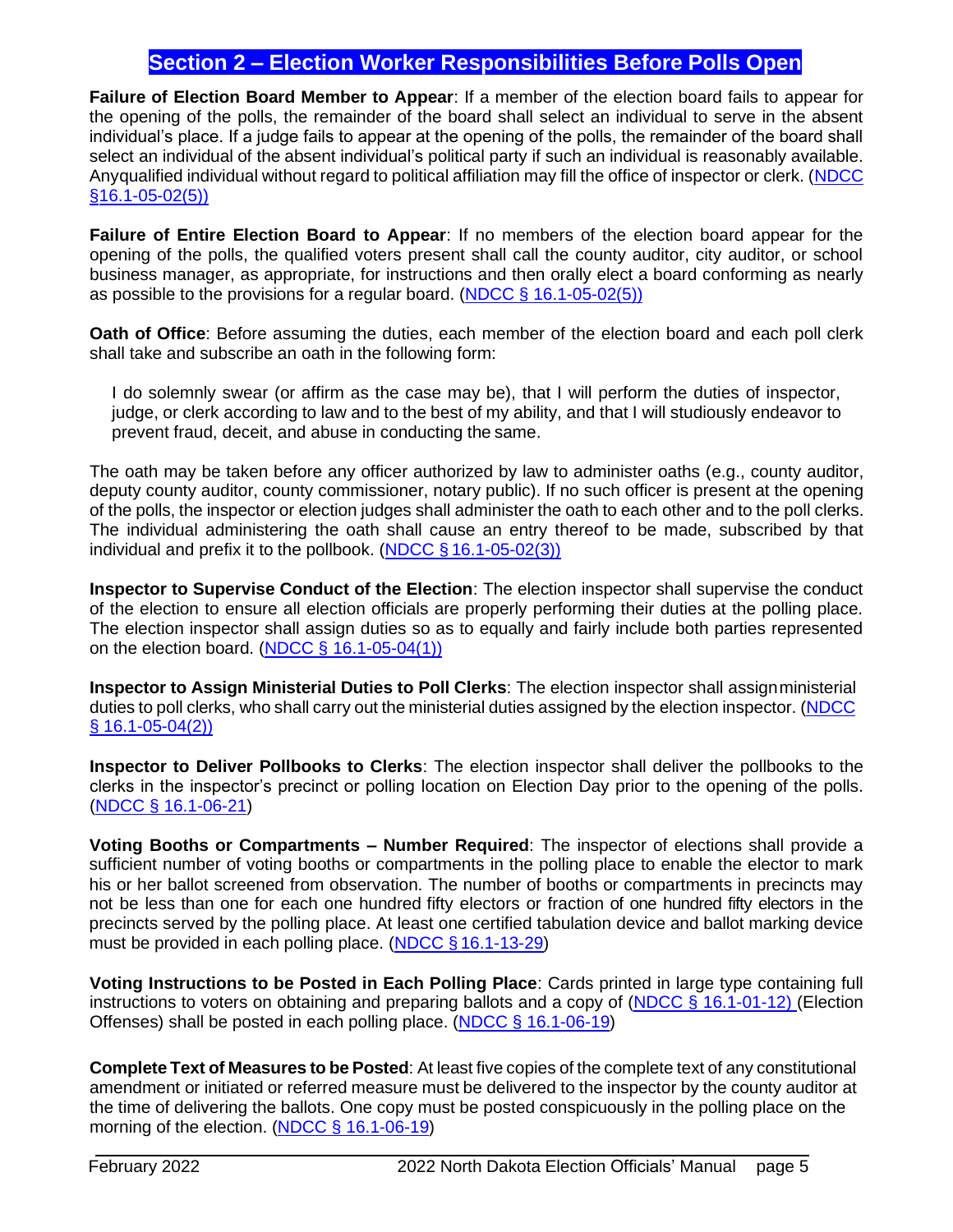**Post Precinct Maps**: Four copies of a map showing the election precinct boundaries must be posted prior to the opening of the polls; one at the entry to the polling place and the remaining three in other conspicuous places around the polling place. (NDCC § [16.1-06-19\)](https://www.legis.nd.gov/cencode/t16-1c06.pdf#nameddest%3D16p1-06-19)

**Date and Time**: The election inspector shall, before the opening of the polls, post information regarding the date of the election and the hours during which polling places will be open. (NDCC § [16.1-06-19\)](https://www.legis.nd.gov/cencode/t16-1c06.pdf#nameddest%3D16p1-06-19)

**Post Diagram of Voting System and Ballots**: The election inspector shall post in a conspicuous manner at the voting place, one facsimile diagram of the voting system device and should post three copies of the official ballot used. The election inspectorand judges shall provide adequate instruction on the use of the voting system devices to each voter before the voter enters the voting booth. [\(NDCC §§](https://www.legis.nd.gov/cencode/t16-1c06.pdf#nameddest%3D16p1-06-17) [16.1-06-17](https://www.legis.nd.gov/cencode/t16-1c06.pdf#nameddest%3D16p1-06-17) and [16.1-06-20\)](https://www.legis.nd.gov/cencode/t16-1c06.pdf#nameddest%3D16p1-06-20)

**Ensure Ballot Box is Empty**: Before declaring the polls open, the inspector and the election judges shall inspect the ballot box to make sure that it is empty. The ballot box must then be locked. While the polls are open, the ballot box must remain locked except as may be necessary to clear a ballot jam or to move voted ballots to a separate locked ballot box to make room for additional ballots. [\(NDCC](https://www.legis.nd.gov/cencode/t16-1c13.pdf#nameddest%3D16p1-13-20) § 16.1-[13-20\)](http://www.legis.nd.gov/cencode/t16-1c13.pdf#nameddest%3D16p1-13-20)

**Opening Ballots on Election Day**: Upon arrival at the poll of all election board members, or at the latest, upon the opening of the poll, the inspector of election shall produce the sealed package of official ballots and publicly open them. (NDCC § [16.1-13-21\)](https://www.legis.nd.gov/cencode/t16-1c13.pdf#nameddest%3D16p1-13-21)

**Flag Displayed in or Near Every Polling Location on Election Days**: Federal law states that the United States flag should be displayed in or near every polling location on election days.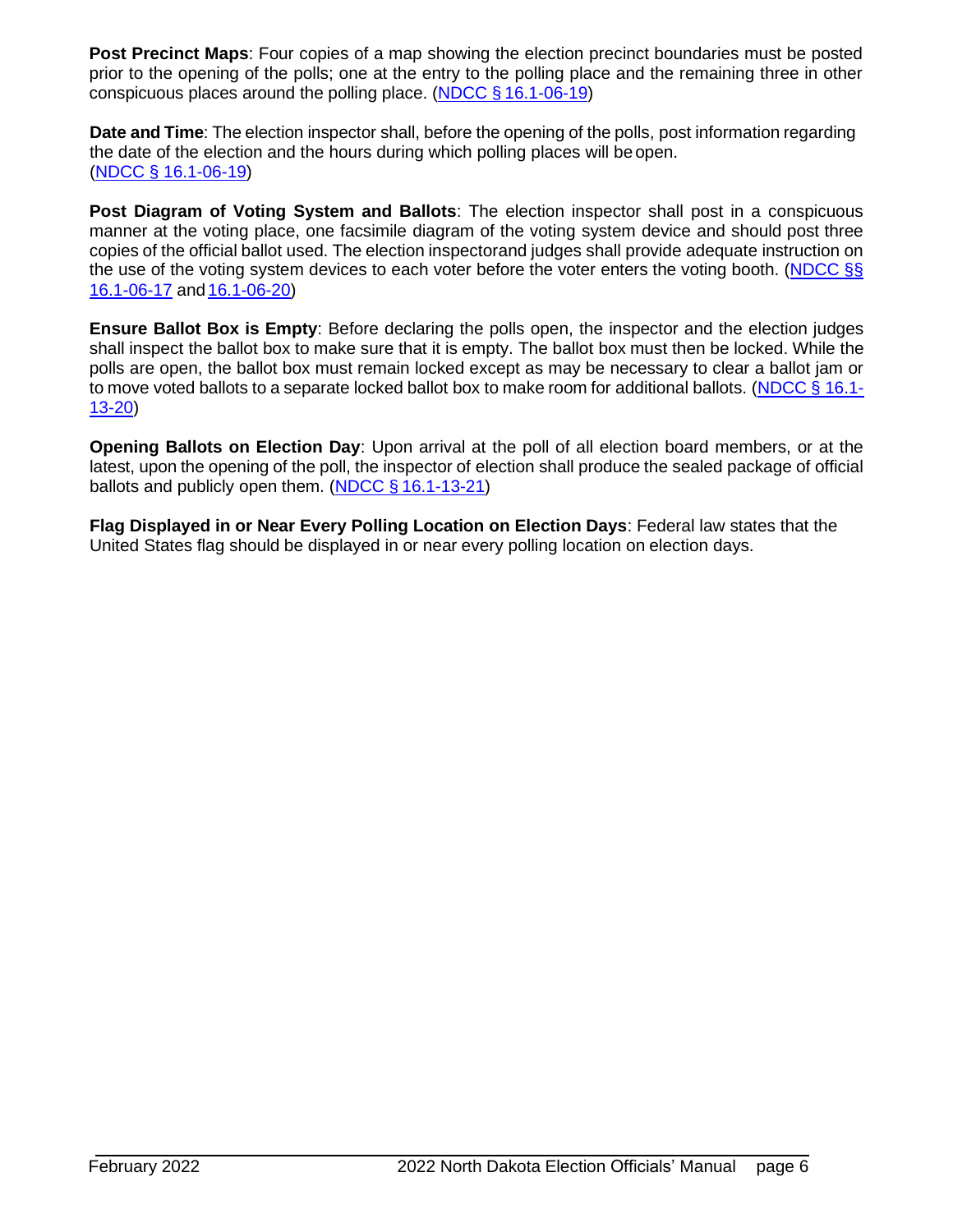## **Section 3 - Voter ID**

<span id="page-7-0"></span>**Poll Clerks to Maintain the Pollbooks**: A complete residential address for voting purposes may include a street, rural route address, city, and state. The use of a mailing address or Post Office Box number that is not the individual's residential address is not considered sufficient for voting purposes.

## **Voter Qualifications**

#### **A qualified voter of the state is an individual who**: (all must apply)

- ❑ Is a citizen of the United States;
- ❑ Is 18 years of age or older on the day of the election;
- ❑ Is a resident of this state and of the precinct at least thirty days next preceding any election;
- ❑ Is able to meet the identification requirements specified in sections [\(16.1-01-04.1 a](https://www.legis.nd.gov/cencode/t16-1c01.pdf#nameddest%3D16p1-01-04p1)nd [16.1-](https://www.legis.nd.gov/cencode/t16-1c07.pdf#nameddest%3D16p1-07-06) [07-](https://www.legis.nd.gov/cencode/t16-1c07.pdf#nameddest%3D16p1-07-06) [06\)](http://www.legis.nd.gov/cencode/t16-1c07.pdf#nameddest%3D16p1-07-06); **and**
- ❑ Is not presently serving a term of actual incarceration as a convicted felon [\(NDCC § 16.1-01-04](https://www.legis.nd.gov/cencode/t16-1c01.pdf#nameddest%3D16p1-01-04) and [NDCC § 12.1-33-01\)](https://www.legis.nd.gov/cencode/t12-1c33.pdf#nameddest%3D12p1-33-01).

#### **The following rules for voting eligibility also apply**:

- ❑ Every qualified elector of the state may only have one voting residence.
- ❑ An individual's voting residence must be determined in accordance with the rules for determining residency as provided in [\(NDCC § 16.1-01-04.2\)](https://www.legis.nd.gov/cencode/t16-1c01.pdf#nameddest%3D16p1-01-04p2). (See following subsection entitled **Residency Determined**.)
- ❑ According to [\(Section 2 of Article II of the ND Constitution\), v](http://www.legis.nd.gov/constit/a02.pdf)oting by individuals convicted and incarcerated for a felony must be limited according to [\(NDCC Chapter12.1-33\).](http://www.legis.nd.gov/cencode/t12-1c33.pdf#nameddest%3D12p1-33-01)
- ❑ No individual who has been declared mentally incompetent by order of a court (with specific findings on the right to vote) or other authority having jurisdiction, which order has not been rescinded, shall be qualified to vote. (Section 2 of Article II of the ND [Constitution,](http://www.legis.nd.gov/constit/a02.pdf) and [NDCC](http://www.legis.nd.gov/cencode/t30-1c28.pdf#nameddest%3D30p1-28-04) § [30.1-28-04\(3\)\)](https://www.legis.nd.gov/cencode/t30-1c28.pdf#nameddest%3D30p1-28-04)

## **Residency Determined**: (NDCC § [16.1-01-04.2\)](https://www.legis.nd.gov/cencode/t16-1c01.pdf#nameddest%3D16p1-01-04p2)

- ❑ Every qualified elector may have only one residence, shown by an actual fixed permanent dwelling, establishment, or any other abode to which the individual returns when not called elsewhere for labor or other special or temporarypurposes.
- ❑ The street address verified by the individual as provided in section [\(16.1-01-04.1\)](https://www.legis.nd.gov/cencode/t16-1c01.pdf#nameddest%3D16p1-01-04p1) when requesting a ballot to vote must be the address of residence for theindividual.
- ❑ An individual retains a residence in this state until another has beengained.
- ❑ The acts of residing at a new address for thirty days and updating the ID to be used for voting with that address constitute a change in the individual's voting residence.

## **Voter Identification and Pollbooks (NDCC § [16.1-01-04.1](https://www.legis.nd.gov/cencode/t16-1c01.pdf#nameddest%3D16p1-01-04p1)**)

**Voters Obtaining Ballots (Quick Definition)** Individuals may receive, vote, and cast an election ballot by showing an approved form of identification with name, residential address, and date of birth to the poll clerks.

#### **Voters Obtaining Ballots (Expanded Definitions)**

- 1. **Voter Identification**: When a voter appears at the polling location, state law requires the poll clerk to ask the voter to provide identification to verify eligibility.
	- a. **Residential Address**: An acceptable form of identification must include the individual's name, residential address (a P.O. Box number is not acceptable), and date of birth.
	- b. **Acceptable forms of identification at the polls include a valid North Dakota**:
		- ❑ Driver's license or non-driver's identification card.
		- ❑ Tribal government issued form of identification. \*
		- ❑ Long-term care certificate (provided by ND facility).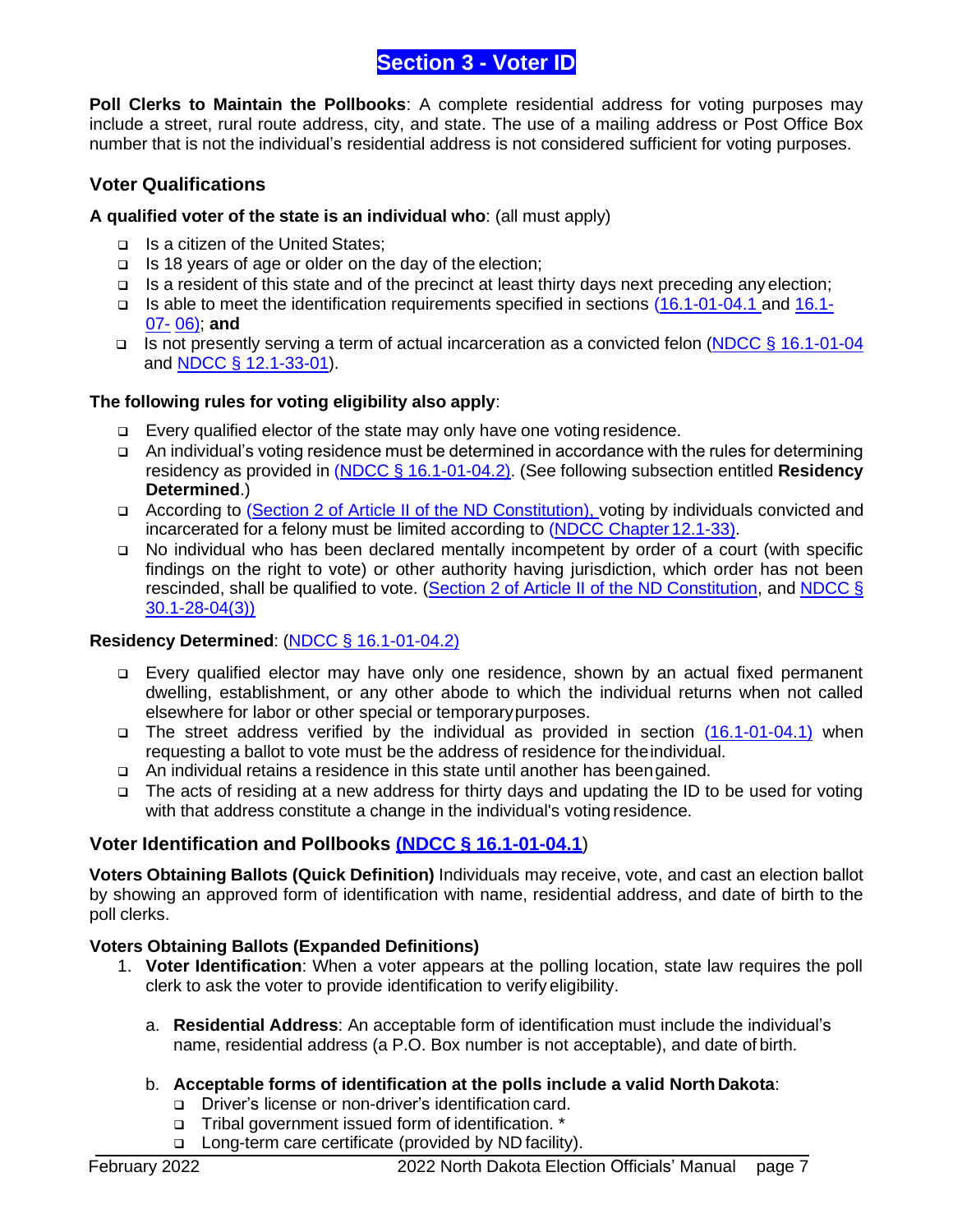- c. **Supplemental documentation:** If an individual's valid form of identification does not include all the information required or the information on the identification is not current, the identification must be supplemented by presenting any of the following issued to the individual which provides the missing or outdatedinformation:
	- 1. A current utilitybill;
	- 2. A current bank statement;
	- 3. A check issued by a federal, state, local, or tribal government (including those issued by BIA for a tribe located in North Dakota, any other tribal agency or entity, or any other document that sets forth the tribal member's name, date of birth, and current North Dakota residential address);
	- 4. A paycheck; or
	- 5. A document issued by a federal, state, local, or tribal government (including those issued by BIA for a tribe located in North Dakota, any other tribal agency or entity, or any other document that sets forth the tribal member's name, date of birth, and current North Dakota residential address).
	- 6. A printed document issued by an institution of higher education for an enrolled student residing in the state and containing the institution's letterhead or seal, as well as the student's: a) legal name, b) current residential address, and c) date of birth. The document must be accompanied by a student identification card issued by the institution and containing the student's photograph and legal name.
- d. **Voters without valid ID**: If the individual's identification does not verify his or her qualifications,or the individual is not able to show a valid form of identification, but he or she asserts qualifications as an elector in the precinct, the individual may mark a ballot that must besecurely set aside in a sealed envelope. (See Page 10)
- e. **Intent of ID Requirement**: The purpose for this requirement is not to deter people from voting, but to ensure that the voter is:
	- 1. Old enough to vote,
	- 2. A U.S. citizen, **and**
	- 3. A resident of the precinct in which he or she desires to vote.

Qualified electors have the right to know that the votes are being cast by only those voters qualified to do so.

f. **Directing Individuals to Correct Precincts**: The county auditor shall provide each election board with a precinct map or precinct finder to assist in determining whether an address is located in that precinct and for determining which precinct and polling location to direct an individual who may be attempting to vote in the wrong precinct. (NDCC  $\S$  [16.1-05-08\)](http://www.legis.nd.gov/cencode/t16-1c05.pdf#nameddest%3D16p1-05-08) Poll clerks are authorized to direct an individual to his or her correct polling place if the individual's current identification proves that he or she is in the wrong polling place.

\*Tribal ID may be an official form of identification issued by a tribal government; the Bureau of Indian Affairs; any other tribal agency or entity, or any other document, letter, writing, enrollment card, or other form of tribal identification issued by a tribal authority.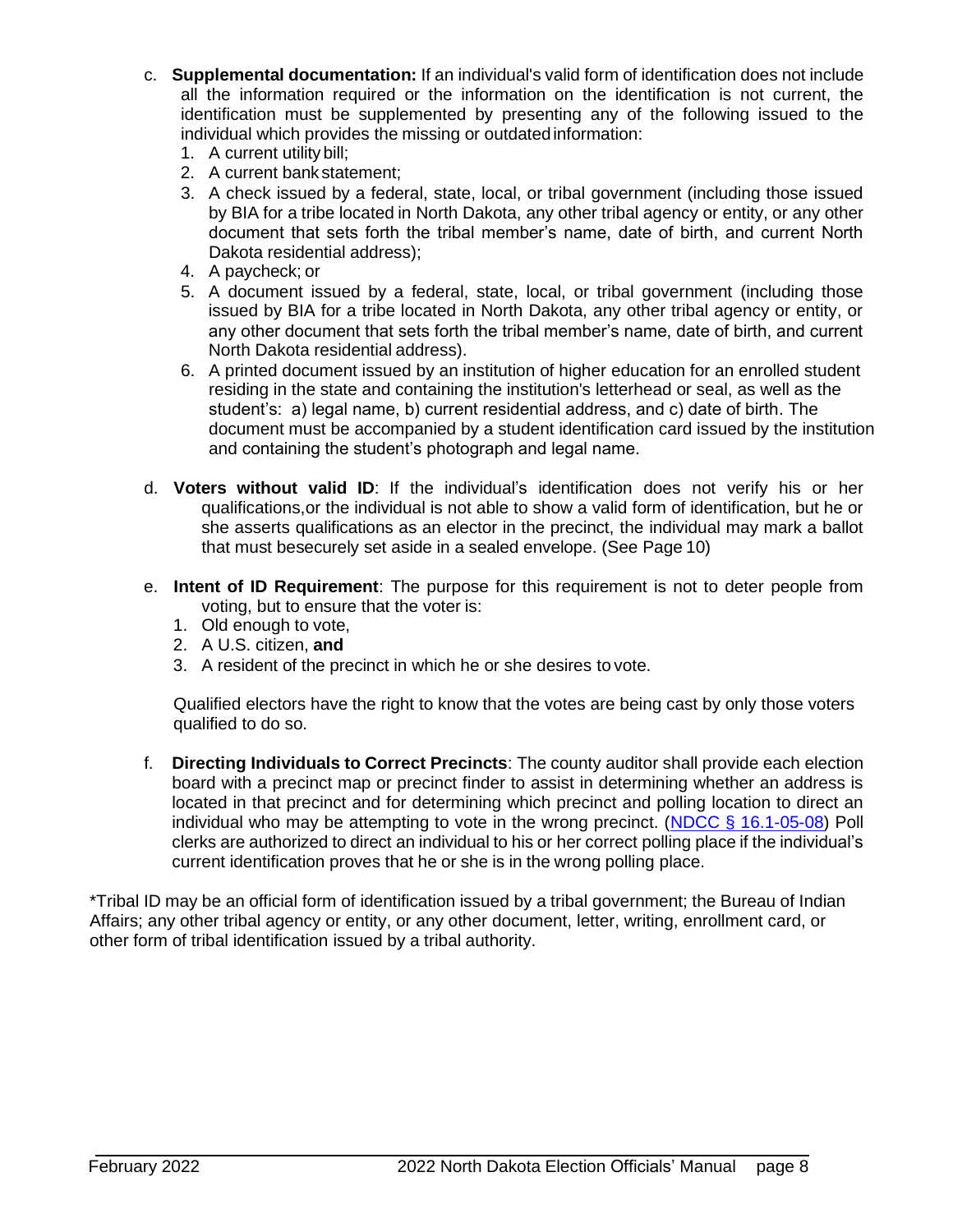## **Section 4 – Election Worker Responsibilities After Polls Open**

## <span id="page-9-1"></span><span id="page-9-0"></span>**Voting Procedure**

- 1. As an individual enters the polling location and approaches the poll clerks' table, the required maps of the precinct, copies of the voter's bill of rights, voting procedure diagrams and descriptions, copies of election offenses, copies of complete text of measures, and diagrams of the voting system devices posted or displayed in the polling location must be readily available for review by the voter. Copies of official ballots should also be readily available for review.
- 2. The poll clerk shall ask for the individual's name and identification. (See pages 7-8 for acceptable forms of identification.)
	- a. If an individual's valid form of identification does not include the North Dakota residential addressor date of birth, or the North Dakota residential address is not current, the individual may supplement the identification with: 1) a current utility bill; 2) a current bank statement; 3) a check or a document issued by a federal, state, local, or tribal government (including those issued by BIA for a tribe located in North Dakota, any other tribal agency or entity, or any other document thatsets forth the tribal member's name, date of birth, and current North Dakota residential address);4) a paycheck, or 5) a printed document issued by an institution of higher education for an enrolled student residing in the state and containing the institution's letterhead or seal, as well as the student's legal name, current residential address, and date of birth (this document must be accompanied by a student identification card issued by the institution and containing the student's photograph and legal name).
- 3. After the poll clerk verifies the individual's qualifications and the pollbooks are checked or updated, an election judge shall give the voter an initialed ballot within a secrecy sleeve. (Make sure to update all incorrect information contained in the pollbook.)
	- a. If the name does not agree with the pollbook due to a name change, the poll clerkshall correct the pollbook if the individual is still a resident of the precinct.
	- b. If the individual has inadvertently come to the wrong precinct, the poll clerk is to direct the individual to the correct precinct using the precinct finder or map provided by the county auditor for just such purpose.
- 4. If the identification provided does not verify his or her qualifications, or the individual is not able to show a valid form of identification, but he or she asserts qualifications as an elector in the precinct, the individual may mark a ballot that must be securely set aside in a sealed envelope. (See page 10)
- 5. Ballot in hand, the voter is to move to an open poll booth and mark his or her votes in secret.
	- a. The poll worker should make the voter aware of the ExpressVote ballot-marking devicesince every voter is welcome to use it.
	- b. It is important to allow any voter to use the ExpressVote due to the fact some voters may not want to divulge a hidden disability, such as illiteracy or dyslexia.
- 6. Voters shall ask for a new ballot if they fill an unwanted oval by accident.
- 7. After the ballot is marked, a voter shall insert his or her ballot into the secrecy sleeve, bring it to the optical scan ballot tabulator, and insert the ballot into the machine fortabulation.
- 8. If the ballot has been marked incorrectly, the machine will identify the problem and give the voter an opportunity for second chance voting. (NDCC § [16.1-13-23\)](https://www.legis.nd.gov/cencode/t16-1c13.pdf#nameddest%3D16p1-13-23)
	- a. The poll worker, standing at a discrete distance, **may** assist the voter (if requested) in either returning the ballot to the voter for second chance voting or in casting the ballot as is – two ballots may be spoiled before the third must be cast as is.
	- b. If the voter chooses to cast the ballot as is, the election judge must tell the voter that the portion of his or her ballot marked with a conflict will not be counted.
	- c. If the voter still desires to cast the ballot as is, the voter is to press the "accept" button on the optical scan ballot counter.
- 9. The ballot is immediately counted by the machine before it is deposited by the machine directly into the locked ballot box below.
- 10. Throughout Election Day, there must be at least one election inspector and two election judges from the election board in the polling place to prevent fraud and to maintain order; however, split shifts for election board members and poll clerks are allowed.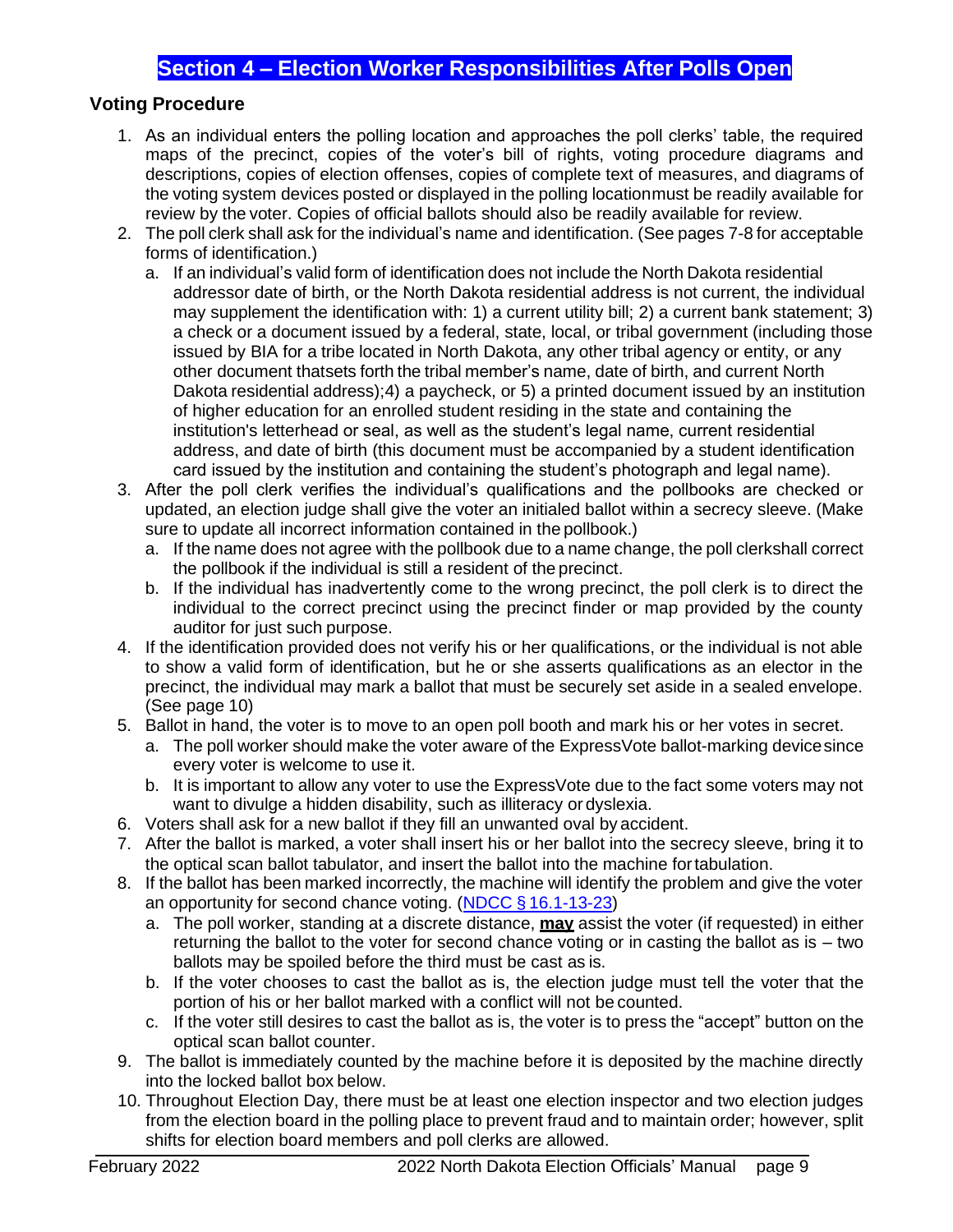## <span id="page-10-0"></span>**Set Aside Ballot Process**

If an individual's identification does not verify his or her qualifications, or an individual is not able to show a valid form of identification but asserts qualifications as an elector in the precinct, he or she may mark a ballot that must be securely set aside in a sealed envelope.

- 1. **Clerk's Station:** The clerk shall:
	- a. Confirm that the address provided by the individual is located in a precinct assigned to the polling place.
	- b. Give the individual the set aside outer and secrecy envelopes and instruct him or her to complete the applicable portions of the outer envelope. The individual may be asked to step aside until finished.
	- c. Review the outer envelope for completeness and accuracy.
	- d. Complete the "Issuing Election Official Use Only" portion of the envelope, but do not enter the individual into the pollbook.
	- e. Return the envelopes to the individual and send them to the judge's station.
- 2. **Judge's Station:** The judges shall:
	- a. Issue the individual an appropriate ballot without initialing the ballot.
	- b. Issue the individual a notice containing information on how, when, and where the individual may verify his or her identification.
	- c. Inform the individual that after marking the ballot he or she is to:
		- i.Place the ballot into the secrecy envelope,
		- ii.Return to the judge's station where the judges verify that the ballot is in the secrecy envelope
		- iii.Seal the secrecy envelope in the outer envelope,
		- iv. Return the sealed envelope to the judges, and
		- v. Be reminded that the ballot will be counted by the canvassing board upon timely verification of the individual's identification, per the information on the notice.
	- d. Securely store the envelopes containing set aside ballots in a manner that is accessible in case the voter returns to the polling place with identification verification.
- 3. **Voter Returns While Polling Place is Still Open:** If an individual who has marked a set aside ballot returns to the polling place with valid identification, a clerk or the inspector will usher the individual to the judge's station and notify the judges that the individual has returned to verify their identification. The judges retrieve the set aside ballot and ensure that the information on the identification matches that which the individual provided on the outer envelope. If it does, the judge completes the "Verifying Election Official" portion of the outer envelope and instructs the voter to sign the "Voter Signature Upon Verification" portion. The voter is informed that the ballot will be counted by the canvassing board, and the judge returns the ballot to the secure storage.

## **Other Election Worker Duties While Polls are Open**

**Poll List Kept by Clerks of Election:** The poll clerks shall keep one list of the names of all individuals voting at each election. The list of names must contain the full name, including first and last name, the individual's identification number, and the complete residential address of each individual voting at the precinct. A complete residential address for voting purposes includes a street address, city, and state. The use of a mailing address or P.O. Box number is not considered sufficient for voting purposes. Each clerk shall return the list of names of all individuals voting, which must be a part of the records and filed with other election returns. (NDCC [§ 16.1-11-32,](https://www.legis.nd.gov/cencode/t16-1c11.pdf#nameddest%3D16p1-11-32) [NDCC § 16.1-05-04](https://www.legis.nd.gov/cencode/t16-1c05.pdf#nameddest%3D16p1-05-04) and NDCC § [16.1-02-13\)](https://www.legis.nd.gov/cencode/t16-1c02.pdf#nameddest%3D16p1-02-13)

**Pollbook Correction**: If the voter's residential or mailing address within the precinct has changed, the poll clerk shall record the appropriate changes, if the voter's name is found in the voter database.

**Voting by Qualified Voter Moving From One Precinct to Another**: If a qualified elector moves from one precinct to another precinct within this state, the elector is entitled to vote in the precinct from which the elector moved until the elector has established a new residence pursuant to (NDCC § [16.1-01-04\)](https://www.legis.nd.gov/cencode/t16-1c01.pdf#nameddest%3D16p1-01-04).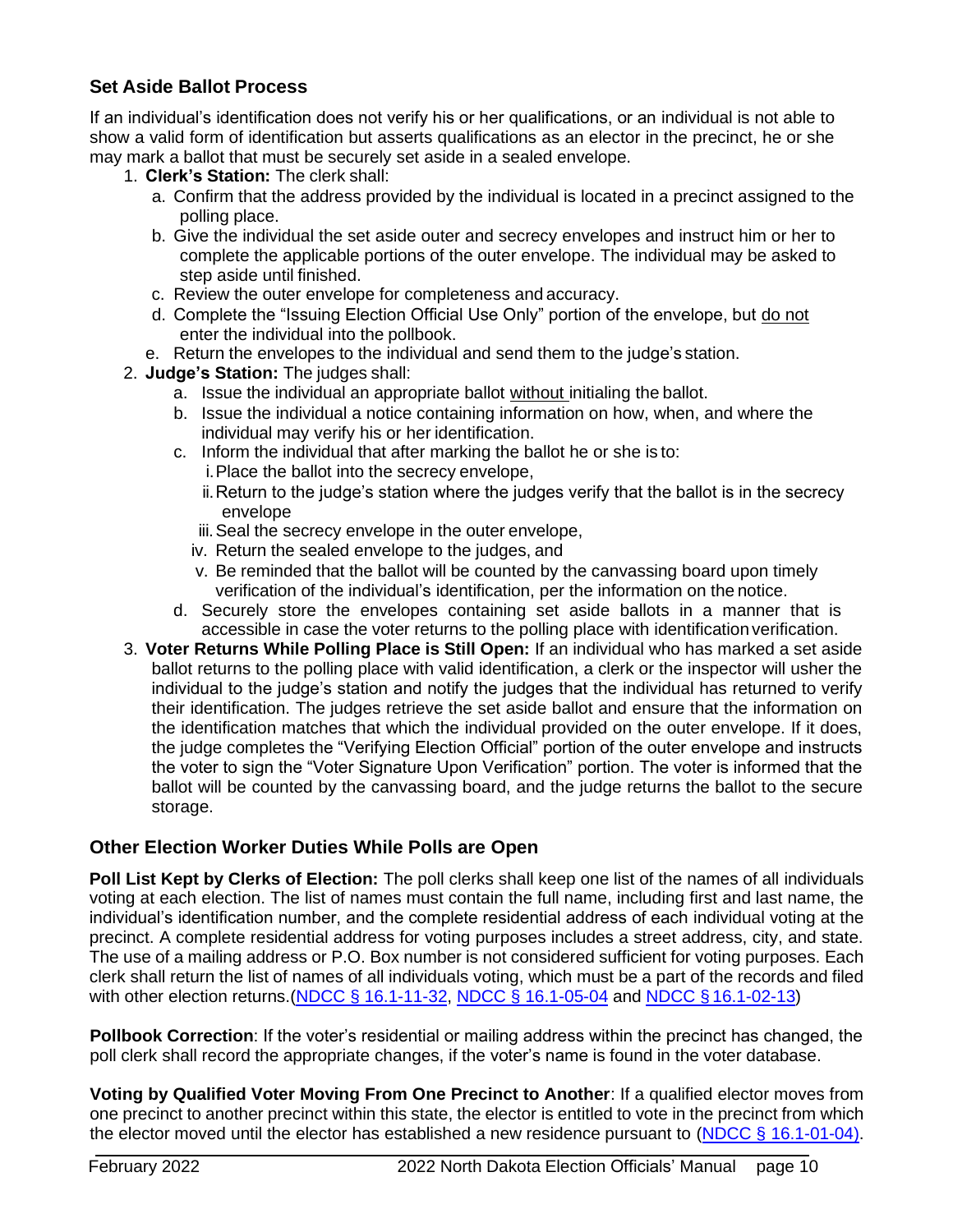An individual must reside in the precinct thirty days immediately prior to any election in order to be eligible tovote within that precinct. [\(NDCC § 16.1-01-05\)](https://www.legis.nd.gov/cencode/t16-1c01.pdf#nameddest%3D16p1-01-05)

**Delivering Ballot to Elector – Initialing**: An election board member shall deliver ballots to the qualified voters within a secrecy sleeve. The inspector or judge shall inform each voter that if an election official does not initial the ballot, it will be invalidated. To protect the voter's right to vote, the voter should verify that the ballot has been initialed. Ballots are still considered valid if the judge or inspector initials the ballot outside the space provided for such. (NDCC § [16.1-13-22\)](https://www.legis.nd.gov/cencode/t16-1c13.pdf#nameddest%3D16p1-13-22)

**Secrecy Sleeves Required**: Ballots are to be given to the voters within a secrecy sleeve. [\(NDCC §](http://www.legis.nd.gov/cencode/t16-1c13.pdf#nameddest%3D16p1-13-23) [16.1-13-23\)](https://www.legis.nd.gov/cencode/t16-1c13.pdf#nameddest%3D16p1-13-23)

**Warning Voters Not to Split Votes in the Primary Election**: At primary elections, the judge or inspector shall inform **each** elector before voting, that voting for candidates of more than one party will cause the voter's party ballot to be rejected. [\(NDCC § 16.1-11-22\)](https://www.legis.nd.gov/cencode/t16-1c11.pdf#nameddest%3D16p1-11-22)

**One Individual Allowed in Voting Booth – Time Limit in Booth**: Only one individual may occupy a voting booth at one time except when receiving lawful assistance. No individual shall remain in the booth longerthan necessary to vote. (NDCC § [16.1-13-30\)](https://www.legis.nd.gov/cencode/t16-1c13.pdf#nameddest%3D16p1-13-30)

**Assisting Voter in the Voting Booth**: A voter may request and receive the assistance of any individual of the voter's choice in marking the voter's ballot, except for the voter's employer, officer or agent of the voter's union, a candidate running in that election, or relative of the candidate. (NDCC § [16.1-13-27\)](https://www.legis.nd.gov/cencode/t16-1c13.pdf#nameddest%3D16p1-13-27)

**Voter to Receive Assistance of Both Judges**: If the voter requests the assistance of a member of the election board, the voter shall receive the assistance of both election judges in the marking of the voter's ballot. (NDCC § [16.1-13-27\)](https://www.legis.nd.gov/cencode/t16-1c13.pdf#nameddest%3D16p1-13-27)

**Individual Assisting Voter May Not Request Voter to Vote in Certain Manner**: Any individual chosen to assist a voter may not request the voter to vote for or against any candidate or any issue. [\(NDCC §](http://www.legis.nd.gov/cencode/t16-1c13.pdf#nameddest%3D16p1-13-28) [16.1-13-28\)](https://www.legis.nd.gov/cencode/t16-1c13.pdf#nameddest%3D16p1-13-28)

**Voters May Not Divulge Voting Intentions**: No voter, other than one who is unable to mark a ballot, may divulge to anyone within the polling place the name of any candidate for whom the elector intends to vote. (NDCC § [16.1-13-27\)](https://www.legis.nd.gov/cencode/t16-1c13.pdf#nameddest%3D16p1-13-27)

**No Write-in Stickers**: Write-in stickers are not allowed on ballots in North Dakota elections.

#### **Second Chance Voting**:

- 1. **Second-Chance Voting Prior to Casting Ballot**: Since ballots are to be marked by the voter with a pen provided by the election board, unwanted choices or marks cannot be erased. Rather than crossing out unwanted choices or attempting to erase them, the voter should ask an election judge for a new ballot to mark his or her votes. A voter may obtain up to two new ballots for these reasons. Ballots returned to an election judge by an elector must be consideredspoiled.
- 2. **Second-Chance Voting as Voter Attempts to Cast Own Ballot**: After marking the votes on the ballot, the elector shall place the ballot back in the provided secrecy sleeve so the ballot is concealed and so the initials of the inspector or election judge may be seen. The elector then shall deposit the ballot in the optical scanning device and wait to determine if the ballot is deposited into the ballotbox or if the optical scanning device has indicated a possibility for a second-chance voting condition.If a second-chance voting condition is indicated, a poll worker, standing at a discrete distance fromthe voter, shall ask the voter if he or she desires help in either having the ballot returned to the voterto mark his or her votes on a new ballot (the incorrect ballot is to be returned to the judge to be marked as spoiled) or the voter may choose to cast the ballot as the voter has marked it even thoughit is incorrect. If the voter chooses to cast the incorrectly marked ballot, the judge must first inform.the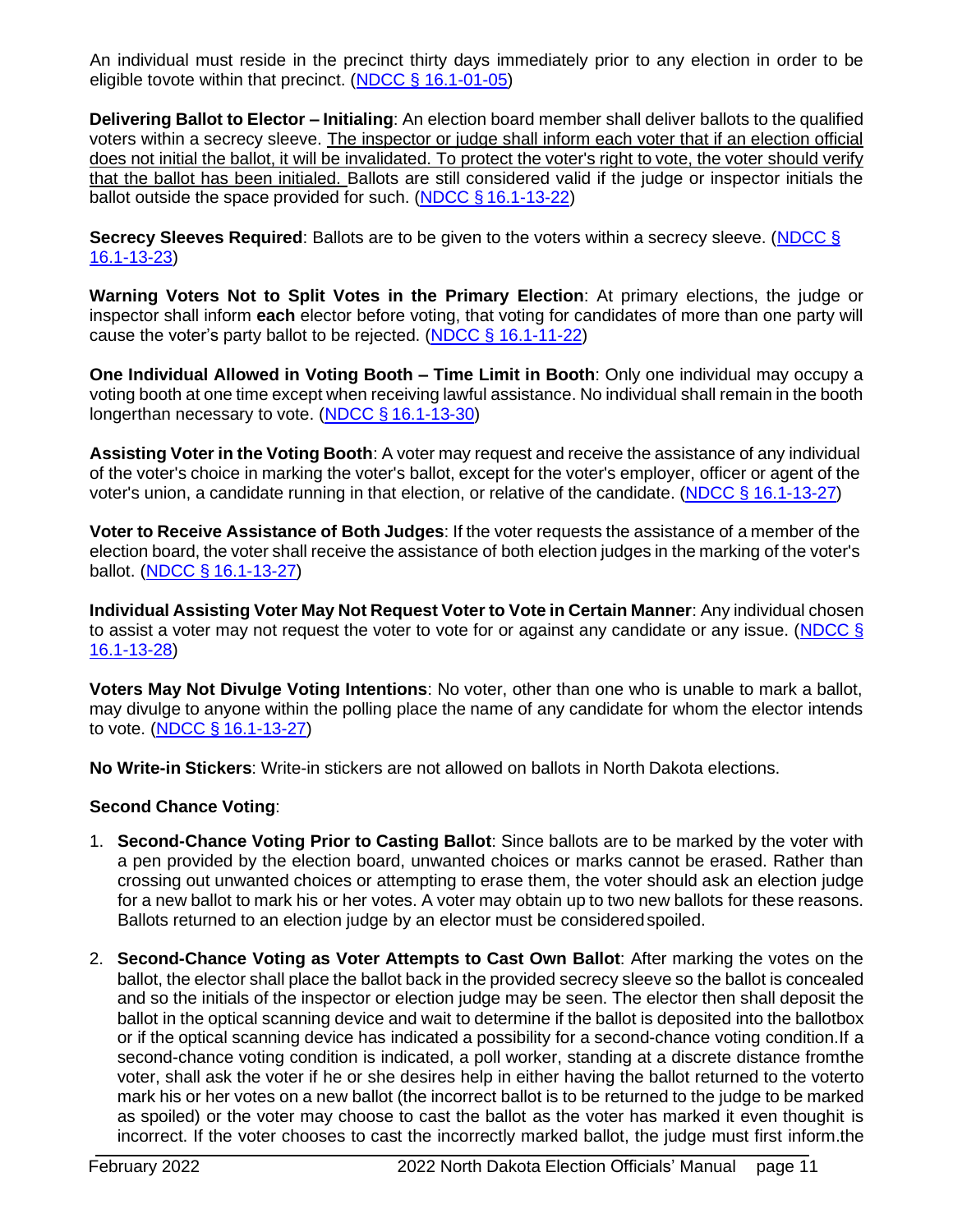voter that the portion of the ballot that has been marked incorrectly will not be counted. Voters requiring assistance may ask a judge or inspector to cast the ballot provided the ballot is in the secrecy sleeve. (NDCC [§ 16.1-06-14\(3\)](https://www.legis.nd.gov/cencode/t16-1c06.pdf#nameddest%3D16p1-06-14) and [NDCC §§ 16.1-13-23\)](https://www.legis.nd.gov/cencode/t16-1c13.pdf#nameddest%3D16p1-13-23)

3. **Securing New Ballot Upon Spoiling of Others**: A voter spoiling a ballot may obtain others successively, one at a time, not exceeding three in total, upon returning each spoiled ballot. Each paper ballot returned must be spoiled immediately and, together with those not distributed to the voters, must be preserved and secured in sealed packages and returned to the county recorder. (NDCC § [16.1-13-32\)](https://www.legis.nd.gov/cencode/t16-1c13.pdf#nameddest%3D16p1-13-32)

**Removal of Ballot from Polling Place before Closing**: No individual may take a ballot from a polling place before the polls close. [\(NDCC § 16.1-13-31\)](https://www.legis.nd.gov/cencode/t16-1c13.pdf#nameddest%3D16p1-13-31)

**Voters in Line at Poll Closing**: All voters standing in line to vote at the time the polls close must be allowed to vote. Election officials must establish procedures to determine who arrived in time to vote.

After the polls close, the election board shall generate the report of the vote totals not later than 30 minutes after the last elector in line at the closing time received a ballot. An elector still in the process of voting and remaining in the polling place after the 30 minutes have expired must be offered the choice of casting the ballot as marked or continuing to mark the ballot. If the voter chooses to continue marking the ballot, the ballot selections shall be excluded from the report of the vote totals generated by the election board and must be forwarded by the election board to the canvassing board for inclusion in the final tally. (NDCC [§ 16.1-01-03\)](https://www.legis.nd.gov/cencode/t16-1c01.pdf#nameddest%3D16p1-01-03)

## <span id="page-12-0"></span>**Processing Absentee Ballots**

**Opening the Absentee Ballots:** At any time beginning three business days before Election Day and ending when the polls close on Election Day, the election clerks and board members of the relevant polling place shall do the following:

- 1. Compare the signature on the application for the absentee ballot with the signature on the back of the absentee ballot envelope (the voter's affidavit) to ensure the signaturesmatch.
- 2. If the applicant is a qualified elector of the precinct and has not voted in the election, an election clerk or board member shall open the absent voter's envelope in such a manner as not to destroy the affidavit printed on the envelope. The election clerk or board member shall take out the secrecy envelopewith the ballot inside without unfolding or permitting the ballot to be opened or examined and indicate in the pollbook that the elector has voted.
- 3. Election workers not participating in the comparing of signatures and entering voters into the pollbook shall remove the ballot from the secrecy envelope, unfold and initial the ballot, and deposit for tabulation.

If the affidavit on the outer envelope of a returned absentee ballot is found to be insufficient, the signatures on the application and affidavit do not match, or the applicant is not a qualified elector of the precinct, the vote may not be allowed. Without opening the absent voter's envelope, the election inspector or election judge shall mark across the face of the ballot "rejected as defective" or "rejected as notan elector", as the case may be.

The death of an absentee voter after voting by absentee ballot is not grounds for rejecting such ballot.

The votes from these cast ballots may not be tallied and the tabulation reports may not be generated until the polls have closed on Election Day. [\(NDCC § 16.1-07-12\)](https://www.legis.nd.gov/cencode/t16-1c07.pdf#nameddest%3D16p1-07-12)

**Rejected Absentee Ballots**: Rejected absentee ballots are to be handed over to the county canvassing board for final determination of acceptance or rejection. (NDCC § [16.1-07-12\)](https://www.legis.nd.gov/cencode/t16-1c07.pdf#nameddest%3D16p1-07-12)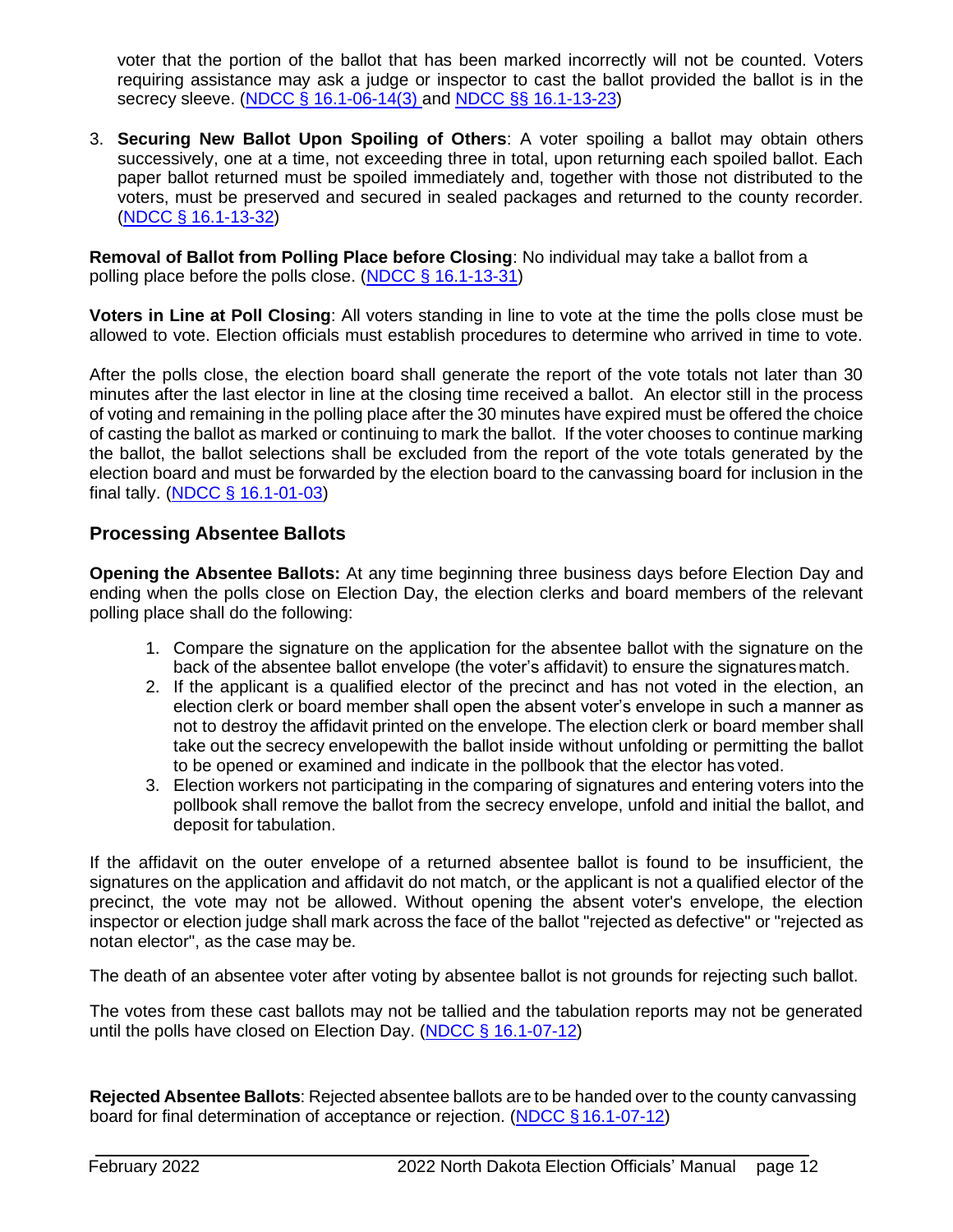**Absentee Ballots Sent Too Late to be Counted**: Any absentee ballot received by the inspector too late to be counted at the precinct must be returned to the county auditor and must be tallied by the county canvassing board. (NDCC § [16.1-07-11\)](https://www.legis.nd.gov/cencode/t16-1c07.pdf#nameddest%3D16p1-07-11)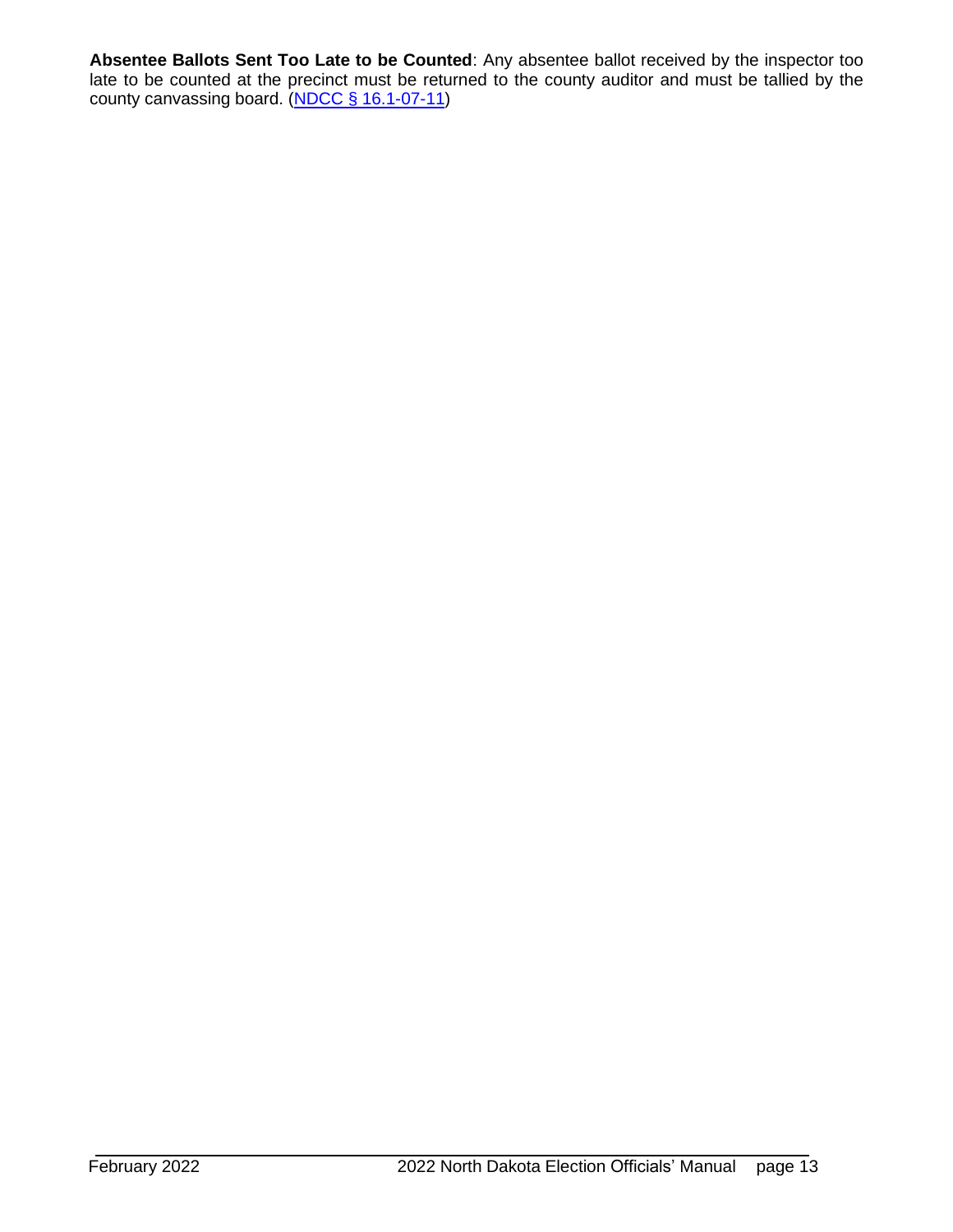## <span id="page-14-0"></span>**Section 5 – Election Worker Responsibilities After Polls Close**

## **Manner of Canvassing the Election**: (NDCC § [16.1-15-02\)](https://www.legis.nd.gov/cencode/t16-1c15.pdf#nameddest%3D16p1-15-02)

- ❑ After the polls are closed, the inspector of elections and the judges immediately shall generate the canvass report from the optical scan voting system.
- ❑ The ballots counted by the optical scan ballot tabulator must be equal in number with the names on the poll clerks' list. If the numbers are not equal, the pollpad is to be rechecked to find the discrepancy.
- ❑ The canvass must continue until completed and must be open to the public.
- ❑ Except under crucial circumstances, the canvass shall occur at the polling place.
- ❑ If good and substantial reasons exist for the removal of the ballots and election records to another location for canvass, the removal must be approved by the election board.
- ❑ Upon approval of a change of location by the electionboard as provided in [\(NDCC § 16.1-15-](https://www.legis.nd.gov/cencode/t16-1c15.pdf#nameddest%3D16p1-15-02) [02\)](https://www.legis.nd.gov/cencode/t16-1c15.pdf#nameddest%3D16p1-15-02), the approximate time and location of the canvass must be prominently posted on the main entrance to the polling place, the ballots and records must be moved in the presence of the election board, and the canvass as provided in [\(NDCC](https://www.legis.nd.gov/cencode/t16-1c15.pdf) Chapter [16.1-15\)](https://www.legis.nd.gov/cencode/t16-1c15.pdf) must proceed immediately upon arrival at the alternatelocation.

#### **Manner of Canvassing Write-in Votes**: ( NDCC § [16.1-15-01.1\)](https://www.legis.nd.gov/cencode/t16-1c15.pdf#nameddest%3D16p1-15-01p1)

- ❑ After the polls have closed, the ballot tabulator (DS200) used in every polling location will generate a printout containing images of the contests for which the oval next to the write-in line is darkened.
- ❑ The DS200 will also capture a PDF image of each ballot cast. These images will be saved onto the encrypted USB election media flash drive along with the votes cast in each contest. This flash drive must be delivered to the county auditor who will upload the contents saved on it into the election results aggregating software resident on the hardened and non-networked computer only used for that purpose. All write-in votes will be given to each legitimate write-in candidate via the adjudication process within the software by a staff member of the county auditor for all contests meeting the criteria established in (NDCC [§ 16.1-15-01.1\)](https://www.legis.nd.gov/cencode/t16-1c15.pdf#nameddest=16p1-15-01p1).
- ❑ The county canvassing board will complete the review and approve canvass of the votes for the write-in candidates in those races for which the write-in votes constitute more than ten percent of the votes cast by the voters for the candidate receiving the most votes for that office, except in the case of a primary election where enough votes were cast as write-in votes to qualify a name for the general election ballot.
- ❑ All ballots containing write-in votes must be wrapped and sealed prior to delivery to the county recorder so that these ballots can be delivered by the county auditor to the meeting of the county canvassing board if these votes were not canvassed by the polling place election board on election night. [\(NDCC § 16.1-15-08\)](https://www.legis.nd.gov/cencode/t16-1c15.pdf#nameddest=16p1-15-08)

**Primary Election Reports**: The judges of a primary election in each polling place shall run a separate reportfor each political party or principle requesting the report, containing the names of all individuals voted for at the primary election,the number of votes cast for each candidate, and for which office. The report must be approved and signed by theelection inspector and election judges and must be filed with the returns in the office of the county auditor. [\(NDCC](https://www.legis.nd.gov/cencode/t16-1c11.pdf#nameddest%3D16p1-11-33) § 16.1- [11-33\)](http://www.legis.nd.gov/cencode/t16-1c11.pdf#nameddest%3D16p1-11-33)

**Canvass Report Prepared**: The election board shall generate at least one canvass report from the electronic voting system. The ballots may not be sealed, nor may the canvass report be signed, by the election board or poll clerk until the counts in the poll clerks' book and in the canvass report show the same totals for ballots cast. Section 5 of this manual describes the procedures for closing of special precincts known as early voting, absentee, and vote by mail. (NDCC § [16.1-15-04\)](https://www.legis.nd.gov/cencode/t16-1c15.pdf#nameddest%3D16p1-15-04)

#### **Contents of Duplicate Reports**: (NDCC § [16.1-15-09\)](https://www.legis.nd.gov/cencode/t16-1c15.pdf#nameddest%3D16p1-15-09)

- ❑ Election officers shall generate reports of votes cast and counted by voting systems for all candidates and for any measure as provided by law.
- ❑ Each voting system must generate a printed record at the beginning of the system's operation, which verifies the tabulating elements for each candidate position and each question and the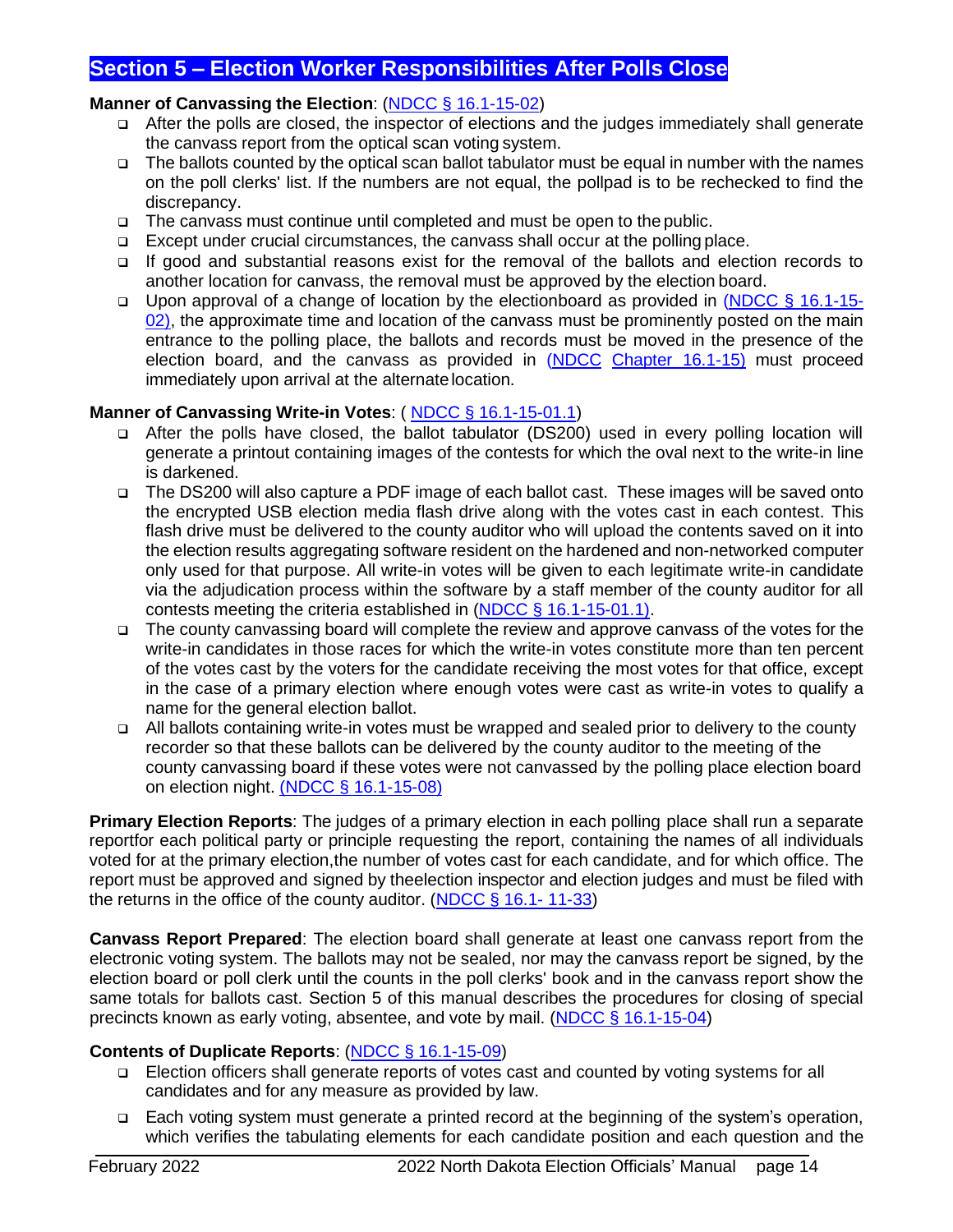public counter are all set at zero. The voting system also must generate a printed record of the total number of ballots tabulated and the total number of votes cast for each candidate and measure on the ballot. The election board shall certify both printedrecords.

**Oath Required Upon Completion of Canvass – Contents**: At the conclusion of the canvass of the votes, each member of the election board shall sign an affidavit to the effect that the ballots have been counted, the votes were canvassed as provided in NDCC Chapter 16.1-15 and the returns as disclosed by the canvass reports agree with the number of ballots cast and are true and correct of the member's own knowledge. (NDCC § [16.1-15-05\)](https://www.legis.nd.gov/cencode/t16-1c15.pdf#nameddest%3D16p1-15-05)

#### **Wrapping and Returning Ballots – Void and Spoiled Ballots**: (NDCC § [16.1-15-08\)](https://www.legis.nd.gov/cencode/t16-1c15.pdf#nameddest%3D16p1-15-08)

- ❑ The election board shall place each kind of ballot cast at the election in a suitable wrapper to form a complete wrapper for the ballots.
- ❑ The ballots and wrappers must then be tightly secured at the outer end to completely envelop and hold the ballots together.
- ❑ Set aside ballots must be secured in a separate wrapper and must be marked "setaside."
- ❑ Void ballots must be secured in a separate wrapper and must be marked "void." Void ballots are sample ballots that are not endorsed with the initials of an election boardmember.
- ❑ Ballots that are spoiled must be separately secured and marked "spoiled." Spoiled ballots are those returned by the voter in exchange for another because the voter has made a noncorrectable error on the returned ballot.
- ❑ In sealing ballots, the various classes (cast, set aside, spoiled, void) must be kept separate.
- ❑ Each wrapper must be endorsed with the names or numbers of the precincts and the date on which the election was held.
- ❑ The wrappers must be sealed securely so the wrappers cannot be opened without an obvious and permanent breaking of the seal.
- ❑ The ballots, together with those found void or spoiled, and the opened envelopes from voted absentee ballots and the unopened envelopes of absentee ballots rejected as defective, must be returned in person to the county recorder.

**Reports and Pollbooks Sent to County Auditor**: Immediately following the canvass, except in cases of emergency or inclement weather, the inspector of elections, or one of the judges appointed by the inspector of elections, personally shall deliver the signed canvass report provided for in [\(NDCC § 16.1-](http://www.legis.nd.gov/cencode/t16-1c15.pdf#nameddest%3D16p1-15-04) [15-04\)](http://www.legis.nd.gov/cencode/t16-1c15.pdf#nameddest%3D16p1-15-04) to the county auditor. The report, carefully sealed under cover, accompanied by the pollbook provided for in [\(NDCC §§ 16.1-02-13 a](http://www.legis.nd.gov/cencode/t16-1c02.pdf#nameddest%3D16p1-02-13)nd [16.1-06-21\)](http://www.legis.nd.gov/cencode/t16-1c06.pdf#nameddest%3D16p1-06-21) with the oaths of the inspector and poll clerks affixed thereto, must be delivered properly to the county auditor. [\(NDCC §16.1-15-06\)](http://www.legis.nd.gov/cencode/t16-1c15.pdf#nameddest%3D16p1-15-06)

**Voters Casting Ballots After Regular Poll Closings – Provisional Ballots**: An individual who votes after the regular poll closing time in an election in which a federal office appears as a result of a federal or state court order or any other order extending the time established for closing the polls under state law in effect ten days before the date of that election may only vote in that election by casting a provisional ballot. The ballot must be marked as a provisional ballot and must be separated and held apart from other ballots cast by those not affected by the order. The secretary of state shall approve the form of any provisional ballot and may prescribe any procedures the secretary of state determines to be necessary to facilitate the casting, secrecy, and counting of provisional ballots. [\(NDCC § 16.1-13-](https://www.legis.nd.gov/cencode/t16-1c13.pdf#nameddest%3D16p1-13-34) [34\)](http://www.legis.nd.gov/cencode/t16-1c13.pdf#nameddest%3D16p1-13-34)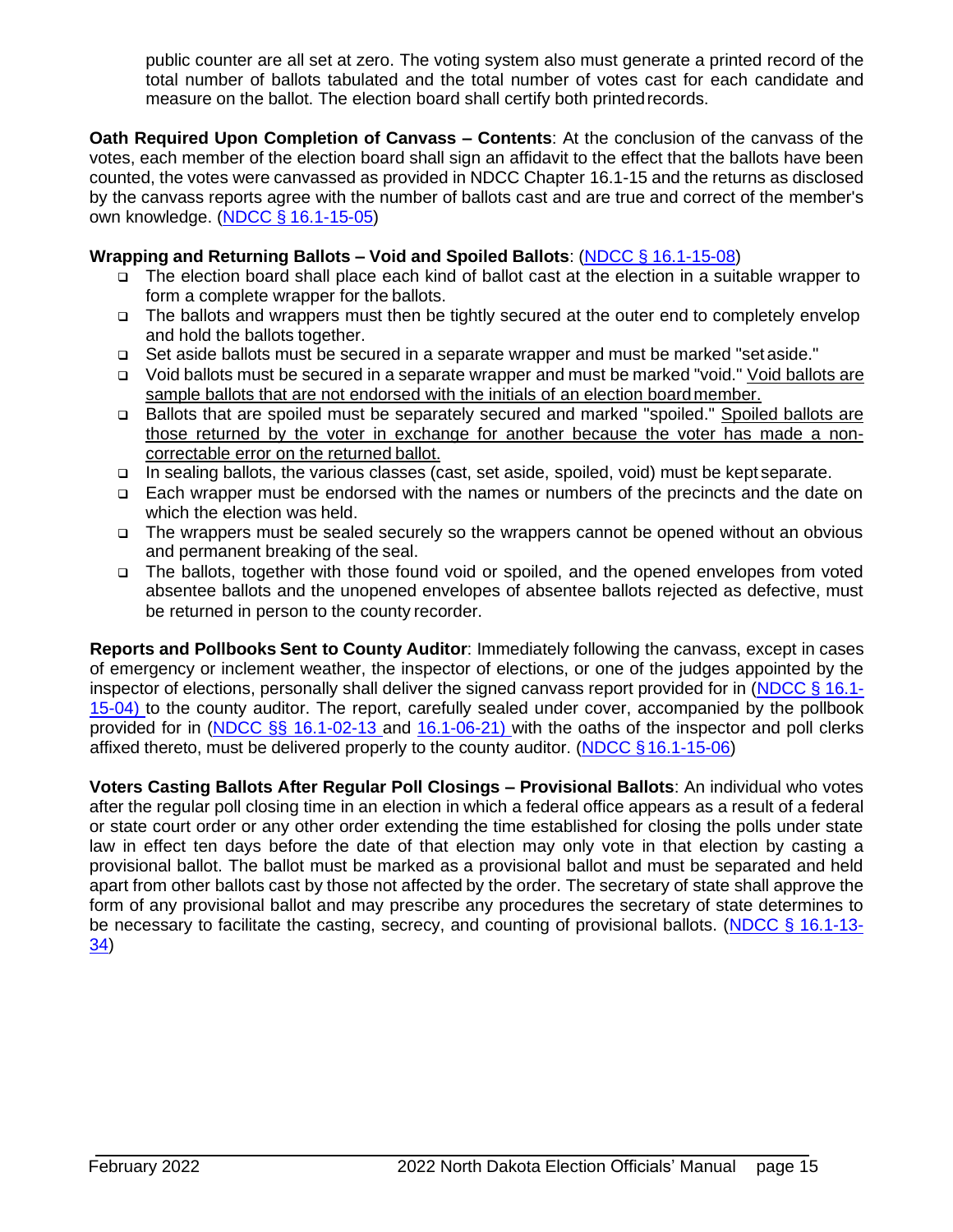## **Section 6 – Special Precincts (Early Voting, Absentee, Vote By Mail)**

## <span id="page-16-0"></span>**Early Voting Precinct**: (NDCC § [16.1-07-15\)](https://www.legis.nd.gov/cencode/t16-1c07.pdf#nameddest%3D16p1-07-15)

- 1. For any primary, general, or special statewide, district, or county election, the board of county commissioners may, before the sixty-fourth day before the day of the election, create a special precinct, known as an early voting precinct, to facilitate the conduct of early voting in that county according to NDCC Title 16.1. At the determination of the county auditor, more than one voting location may be utilized for the purposes of operating the early voting precinct. The election board of the early voting precinct must be known as the early voting precinct election board. The county auditor shall supply the board with all necessary election supplies as provided in [\(NDCC](http://www.legis.nd.gov/cencode/t16-1c06.pdf)  [Chapter](http://www.legis.nd.gov/cencode/t16-1c06.pdf) 16.1-06).
- 2. If the board of county commissioners establishes an early voting precinct according to paragraph #1 above, the following provisions apply:
	- ❑ Early voting must be authorized during the fifteen days immediately before the day of the election. The county auditor shall designate the business days and times during which the early voting election precinct will be open and publish notice of the early voting center locations, dates, and times in the official county newspaper once each week for three consecutive weeks immediately before the day of the election.
	- ❑ The county auditor shall appoint the early voting precinct election board for each voting location that consists of one independent representative to act as the inspector and an equal number of representatives from each political party represented on an election board in the county, as set out in (NDCC  $\S$  16.1-05-01), to act as judges. Each official of the board shall take the oath required by  $(NDCC \S 16.1-05-02)$  and must be compensated as provided in (NDCC § [16.1-05-05\).](https://www.legis.nd.gov/cencode/t16-1c05.pdf#nameddest%3D16p1-05-05)
	- ❑ The county auditor, with the consent of the board of county commissioners shall designate each early voting location in a public facility, accessible to the elderly and the physically disabled as provided in [\(NDCC § 16.1-04-02\)](https://www.legis.nd.gov/cencode/t16-1c04.pdf#nameddest%3D16p1-04-02). With respect to polling places at early voting precincts, "election day" as used in (NDCC §§ [16.1-10-03](https://www.legis.nd.gov/cencode/t16-1c10.pdf#nameddest%3D16p1-10-03) and [16.1-10-06.2\)](https://www.legis.nd.gov/cencode/t16-1c10.pdf#nameddest%3D16p1-10-06p2) includes any time an early voting precinct polling place is open.
	- ❑ At the close of each day of early voting, the inspector and judges on the election board shall secure all election related materials, including:
		- 1. The pollbook and access to any electronically maintained pollbook.
		- 2. The ballot boxes containing voted ballots.
		- 3. Any void, spoiled, and non-voted ballots.
	- ❑ Ballot boxes containing ballots cast at an early voting location may not be opened until the day of the election except as may be necessary to clear a ballot jam or to move voted ballots to a separate locked ballot box in order to make room for additional ballots.
	- □ Each early voting location may be closed, as provided in (NDCC Chapter [16.1-15\)](http://www.legis.nd.gov/cencode/t16-1c15.pdf), at the end of the last business day designated for early voting in the county. Results from the early voting precinct may be counted, canvassed, or released under [\(NDCC Chapter 16.1-15\)](http://www.legis.nd.gov/cencode/t16-1c15.pdf) as soon as any precinct within the county, city, or legislative district closes its polls on the day of the election. The county auditor shall designate a location for the closing, counting, and canvassing process under [\(NDCC Chapter 16.1-15\)](http://www.legis.nd.gov/cencode/t16-1c15.pdf), which must be open to any individual for the purpose of observing.
	- ❑ The early voting precinct election board shall comply with the requirements of NDCC Chapters [\(16.1-05](http://www.legis.nd.gov/cencode/t16-1c05.pdf)[,16.1-06,](https://www.legis.nd.gov/cencode/t16-1.html) [16.1-11,](https://www.legis.nd.gov/cencode/t16-1c11.pdf) [16.1-11.1,](https://www.legis.nd.gov/cencode/t16-1c11-1.pdf) [16.1-13,](http://www.legis.nd.gov/cencode/t16-1c13.pdf) and [16.1-15\)](http://www.legis.nd.gov/cencode/t16-1c15.pdf), as applicable.

## **Absentee Ballot Precinct**: (NDCC § [16.1-07-12.1\)](https://www.legis.nd.gov/cencode/t16-1c07.pdf#nameddest%3D16p1-07-12p1)

1. For any primary, general, or special statewide, district, or county election, the board of county commissioners shall create a special precinct, known as an absentee ballot precinct, to count all absentee ballots cast in an election in that county. The election board ofthe absentee ballot precinct must be known as the absentee ballot counting board. The countyauditor shall supply the board with all necessary election supplies as provided in (NDCC [Chapter16.1-06\).](http://www.legis.nd.gov/cencode/t16-1c06.pdf)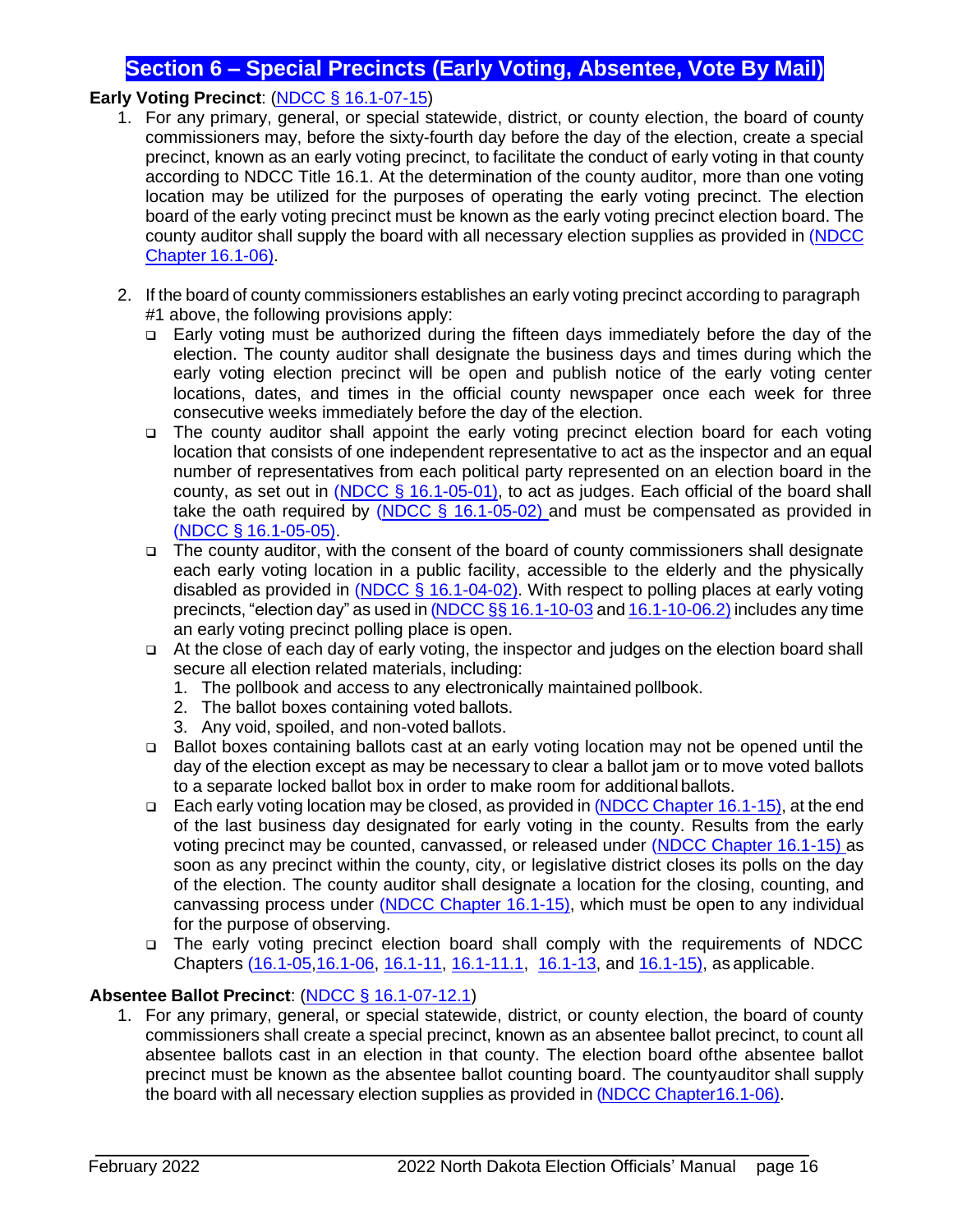- 2. If the board of county commissioners chooses to establish an absentee ballot precinct according to paragraph #1 above, the following provisions apply:
	- ❑ The county auditor shall appoint the absentee ballot counting board that consists of one independent representative to act as the inspector and an equal number of representatives from each political party represented on an election board in the county, as set forth in [\(NDCC](http://www.legis.nd.gov/cencode/t16-1c05.pdf#nameddest%3D16p1-05-01) [§ 16.1-05-01\), t](https://www.legis.nd.gov/cencode/t16-1c05.pdf#nameddest%3D16p1-05-01)o act as judges. Each official of the board shall take the oath required by (NDCC § [16.1-05-02\)](https://www.legis.nd.gov/cencode/t16-1c05.pdf#nameddest%3D16p1-05-02) and must be compensated as provided in (NDCC § [16.1-05-05\).](https://www.legis.nd.gov/cencode/t16-1c05.pdf#nameddest%3D16p1-05-05)
	- ❑ The county auditor shall have the absentee ballots delivered to the inspector of the absentee ballot counting board with the election supplies, or if received later, then prior to the closing of the polls.
	- ❑ The absentee ballot counting board shall occupy a location designated by the county auditor, which must be open to any individual for the purpose of observing the counting process.
	- ❑ Absentee ballots must be opened and handled as required in [\(NDCC § 16.1-07-12\)](http://www.legis.nd.gov/cencode/t16-1c07.pdf#nameddest%3D16p1-07-12). The county auditor shall designate a location for the closing, counting, and canvassing process under [\(NDCC Chapter 16.1-15\)](http://www.legis.nd.gov/cencode/t16-1c15.pdf), which location must be open to any individual for the purpose of observing. The board shall comply with the requirements of the applicable sections of (NDCC [Chapter](https://www.legis.nd.gov/cencode/t16-1c15.pdf) 16.1-15). See Processing Absentee Ballots on page 12 of this manual.
	- ❑ If the work of the election board is completed prior to the close of the polls on election day in an absentee ballot, early voting, or a mail ballot precinct, the election board shall create and sign a statement consisting of a reconciliation of the number of voters recorded in the pollbook and the number of ballots processed through the tabulators. The voting system shall then be secured in a manner prescribed by the county auditor that will protect the system and ballots from tampering. Prior to generating the canvass reports from one of these 3 types of precincts, an election judge representing each political party, or 2 election judges in the case of an election that does not include a political party contest, shall verify that the system and ballots remain secure, and the statement created by the election board is still accurate. (NDCC § [16.1-15-04\)](https://www.legis.nd.gov/cencode/t16-1c15.pdf#nameddest%3D16p1-15-04)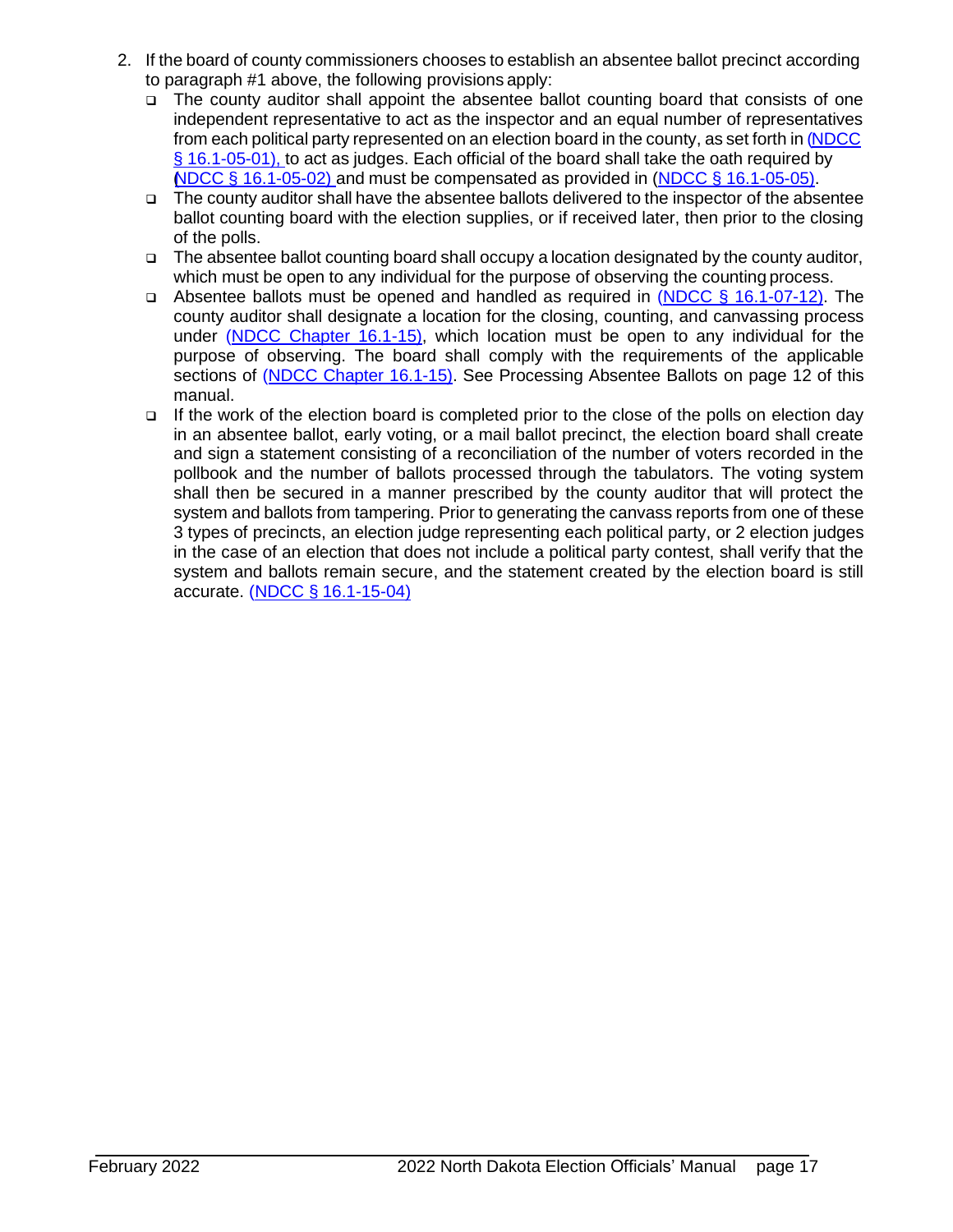## **Section 7 – Frequently Asked Questions and Answers**

<span id="page-18-0"></span>1. What do I do if a voter cannot or will not provide identification?

**Answer**: If the individual asserts qualifications as an elector in the precinct, they may be issued a set aside ballot. The set aside ballot will be tabulated by the canvassing board after the individual returns to the appropriate election official in a timely manner (see page 10.

2. What do I do if a voter asks for help with voting?

**Answer**: If the ExpressVote ballot marking device is not an option the voter chooses to use, then the two election judges from opposite political parties may assist the voter. Assistance is to be limited to reading the ballot to the voter, marking the voter's choices for the contests, and depositing the voter's ballot into the ballot scanner if the voter is unable to perform this function on his or her own or if the voter would rather not complete this part of the voting process. A voter may also choose to have a friend or relative assist the voter in reading, marking, and/or casting his or her ballot so long as this individual is nota candidate on the ballot, a relative of a candidate, the voter's employer, or the voter's union representative.

3. What do I do if a voter asks me the names of write-in candidates for an office?

**Answer**: Inform the voter that he or she is free to write the name of anyone the voter so desires as a write-in candidate, but that some contests may require specific forms to be filed by the candidate in order for write-in votes to be counted on the candidate's behalf andthe law does not permit election workers to divulge information about candidates to votersin the polling place. It would be wise to remind the voter to darken the oval next to a write-in candidate.

4. What do I do when I am running low on ballots?

**Answer**: Call the county auditor, city auditor, or school business manager (whichever is appropriate for the election) **as soon** as you believe you might run short of ballots.

5. What do I do if an individual is disrupting the polling location?

**Answer**: If the individual is causing a serious disruption (your judgment is needed here) andthe individual will not leave when requested to do so, you may call the police and ask for assistance. You may also call the county auditor, city auditor, or school business manager (whichever is appropriate for the election) and ask for assistance.

6. What if we notice some posters hanging in the polling place on Election Day for a candidate?

**Answer**: Remove any candidate posters in the polling place prior to the opening of the polls.

7. What time will the auditor bring lunch?

**Answer**: The auditor will set the policy for lunch.

8. What do I do if someone brings an absentee ballot and turns it in at the precinct?

**Answer**: The law does not allow you to accept an absentee ballot from a voter on Election Day. However, you may tell the voter that you would be willing to spoil his or her absentee ballot and allow the voter to vote a new ballot at the precinct. You must remember to make a note of this for the county auditor's records.

<span id="page-18-1"></span>9. What do I do if I need to use the restroom?

**Answer**: Restroom breaks are allowed.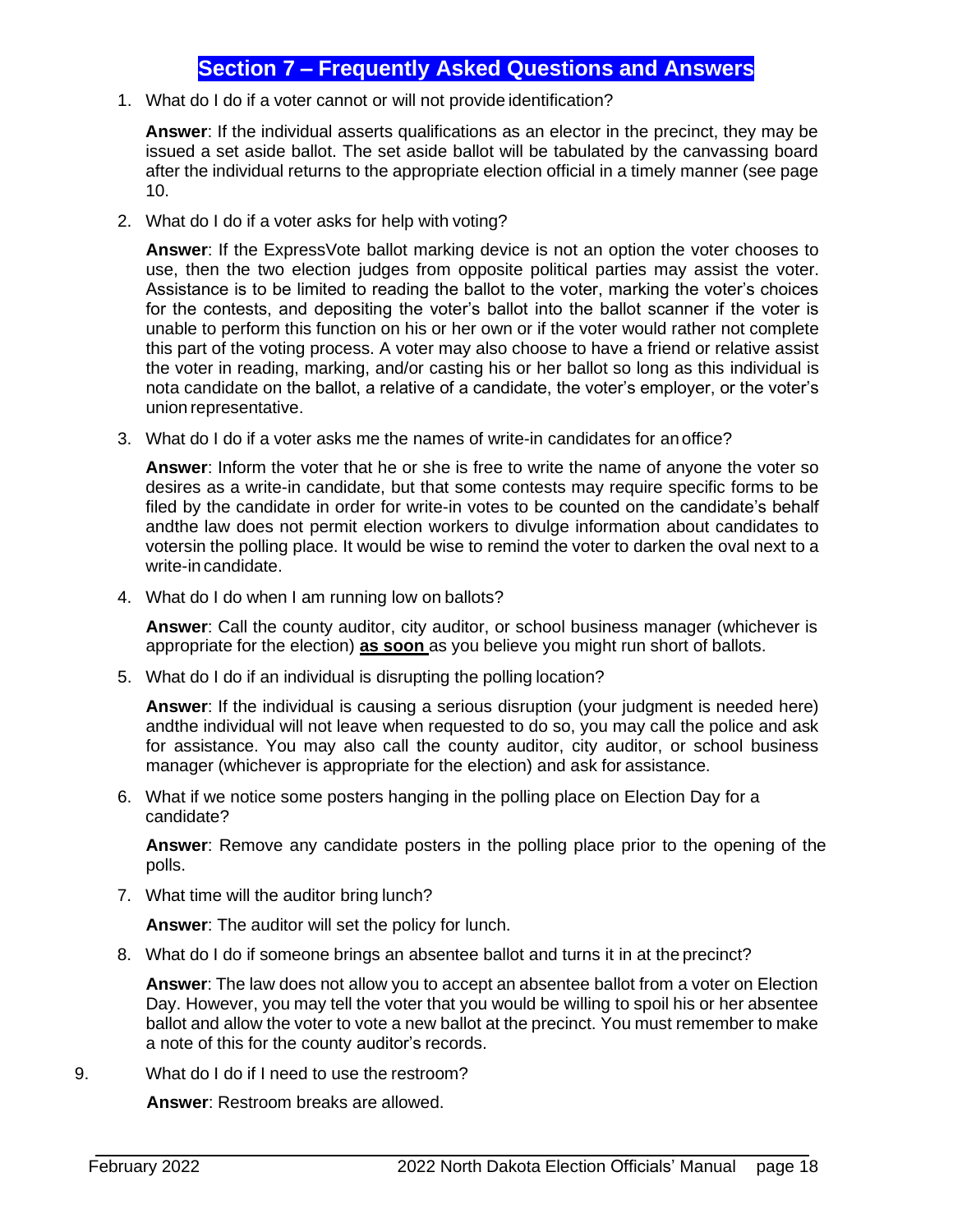## **Section 8 – Prohibitions, Crimes, and Election Offenses**

**Service of Civil Process on Election Day**: During any primary, general, or special election held in this state, civil process may not be served on any individual entitled to vote at the election within 100 feet fromthe outermost entrance leading into the building or facility in which a polling place is located and open for voting. [\(NDCC §](https://www.legis.nd.gov/cencode/t01c08.pdf#nameddest%3D1-08-09) 1-08-09)

**Interference with Elections**: No individual may injure, intimidate, or interfere with another individual who isor has been voting for any candidate or issue or qualifying to vote, qualifying or campaigning as a candidate for elective office, or qualifying or acting as an election official or an election observer, in any primary, special, or general election. No individual may injure, intimidate, or interfere with another individualto prevent that individual or any other individual from voting for any candidate or issue or qualifying to vote, qualifying or campaigning as a candidate for elective office, or qualifying or acting as an election officialor an election observer, in any primary, special, or general election. [\(NDCC §12.1-14-](https://www.legis.nd.gov/cencode/t12-1c14.pdf#nameddest%3D12p1-14-02) [02\)](https://www.legis.nd.gov/cencode/t12-1c14.pdf#nameddest%3D12p1-14-02)

**Safeguarding Elections**: No individual may:

- ❑ Make or induce any false voter registration;
- ❑ Offer, give, or agree to give anything of pecuniary value, including alcoholic beverages, to another as consideration for the recipient's voting or withholding his or her vote or voting for or against any candidate or issue or for such conduct by another;
- ❑ Solicit, accept, or agree to accept anything of pecuniary value, including alcoholic beverages, as consideration for conduct prohibited by the two bullet points above; **or**
- ❑ Otherwise obstruct or interfere with the lawful conduct of an election or registration. [\(NDCC §](http://www.legis.nd.gov/cencode/t12-1c14.pdf#nameddest%3D12p1-14-03) [12.1-14-03\)](https://www.legis.nd.gov/cencode/t12-1c14.pdf#nameddest%3D12p1-14-03)

**Election Offenses**: The following election offenses are a crime and are subject to prosecution. It is unlawful for an individual to:

- ❑ Fraudulently alter another individual's ballot, substitute one ballot for another, or otherwise defraud a voter of his or her vote.
- ❑ Obstruct a qualified voter on the way to a polling place.
- ❑ Vote more than once in any election.
- ❑ Knowingly vote in the wrong election precinct or district.
- ❑ Disobey the lawful command of an election officer.
- ❑ Knowingly exclude a qualified voter from voting or knowingly allow an unqualified individual to vote.
- ❑ Knowingly vote when not qualified to do so.
- ❑ Willfully fail to perform any duty of an election officer after having accepted the responsibility of being an election officer by taking the oath.
- ❑ Willfully violate any rule adopted by the secretary of state pursuant to the election laws of North Dakota.
- ❑ Willfully make any false canvass of votes, or make, sign, publish, or deliver any false return of an election, knowing the canvass or return to be false; or willfully deface, destroy, or conceal any statementor certificate entrusted to his or her care.
- ❑ Destroy ballots, ballot boxes, election lists, or other election supplies except as provided by law, or negatively impact the confidentiality, integrity, or availability of any system used for voting. (NDCC § [16.1-01-12\)](https://www.legis.nd.gov/cencode/t16-1c01.pdf#nameddest%3D16p1-01-12)

**Voting Systems – Violations – Penalty**: Any individual who tampers with or injures any voting system or device to be used or being used in any election, or who prevents the correctoperation of any such system or device is guilty of a class C felony. (NDCC § [16.1-06-25\)](https://www.legis.nd.gov/cencode/t16-1c06.pdf#nameddest%3D16p1-06-25)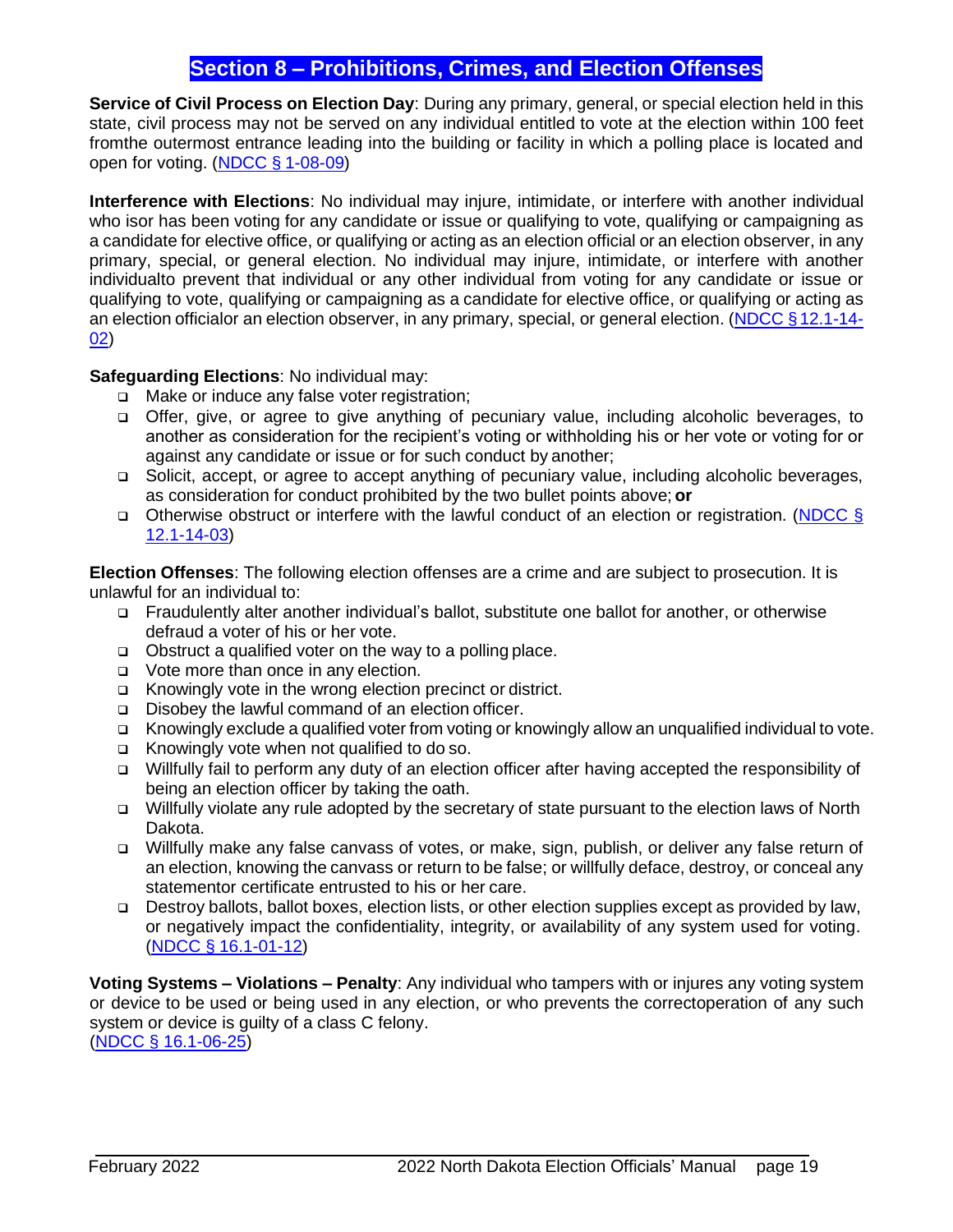**Political Badge, Button, or Insignia Prohibited at Election**: No individual may buy, sell, give, or provide any political badge, button, or any insignia within a polling place or within 100 feet from the entrance to the room containing the polling place while it is open for voting. No such political badge, button, or insignia may be worn within that same area while a polling place is open for voting. [\(NDCC](http://www.legis.nd.gov/cencode/t16-1c10.pdf#nameddest%3D16p1-10-03) § [16.1-10-03\)](https://www.legis.nd.gov/cencode/t16-1c10.pdf#nameddest%3D16p1-10-03)

**No Electioneering Within Boundary of an Open Polling Place**: No individual may in any manner try toinduce or persuade any voter from voting for or against any candidate, candidates, or ticket of any political party or organization, or any measure within a polling place or within one hundred feet from the entrance to the room containing a polling place while it is open for voting. Bumper stickers or other moveable signs containing a political message that are not readily removable from vehicles are allowed within the restricted area only for as long as it takes the operator of the vehicle to complete the act of voting (NDCC § [16.1-10-06\)](https://www.legis.nd.gov/cencode/t16-1c10.pdf#nameddest%3D16p1-10-06)

#### **No individual may pay another individual for**:

- ❑ Any loss or damage due to attendance at the polls;
- ❑ Registering;
- ❑ The expense of transportation to or from the polls; **or**
- ❑ Personal services to be performed on the day of a caucus, primary election, or any election which tend in any way, directly or indirectly, to affect the result of such caucus or election. [\(NDCC](http://www.legis.nd.gov/cencode/t16-1c10.pdf#nameddest%3D16p1-10-06p1) § [16.1-10-06.1\)](https://www.legis.nd.gov/cencode/t16-1c10.pdf#nameddest%3D16p1-10-06p1)

**No Sale or Distribution at Polling Place**: Solicitation is not allowed in a polling place or within one hundred feet of any entrance leading into a polling place while it is open for voting. [\(NDCC § 16.1-10-](https://www.legis.nd.gov/cencode/t16-1c10.pdf#nameddest%3D16p1-10-06p2) [06.2\)](http://www.legis.nd.gov/cencode/t16-1c10.pdf#nameddest%3D16p1-10-06p2)

**Individual Assisting Voter May Not Request Voter to Vote in Certain Manner**: Any individual chosen to assist a voter may not request the voter to vote for or against any candidate or any issue. [\(NDCC §](http://www.legis.nd.gov/cencode/t16-1c13.pdf#nameddest%3D16p1-13-28) [16.1-13-28\)](http://www.legis.nd.gov/cencode/t16-1c13.pdf#nameddest%3D16p1-13-28)

**Only One Individual Allowed in Voting Booth – Time Limit in Booth**: Only one individual may occupy a voting booth at one time except when receiving lawful assistance. No individual shall remain in the boothlonger than necessary to vote. (NDCC [§ 16.1-13-30\)](https://www.legis.nd.gov/cencode/t16-1c13.pdf#nameddest%3D16p1-13-30)

**Removal of Ballot from Polling Place before Closing**: No individual may take a ballot from a polling place before the polls close. [\(NDCC § 16.1-13-31\)](https://www.legis.nd.gov/cencode/t16-1c13.pdf#nameddest%3D16p1-13-31)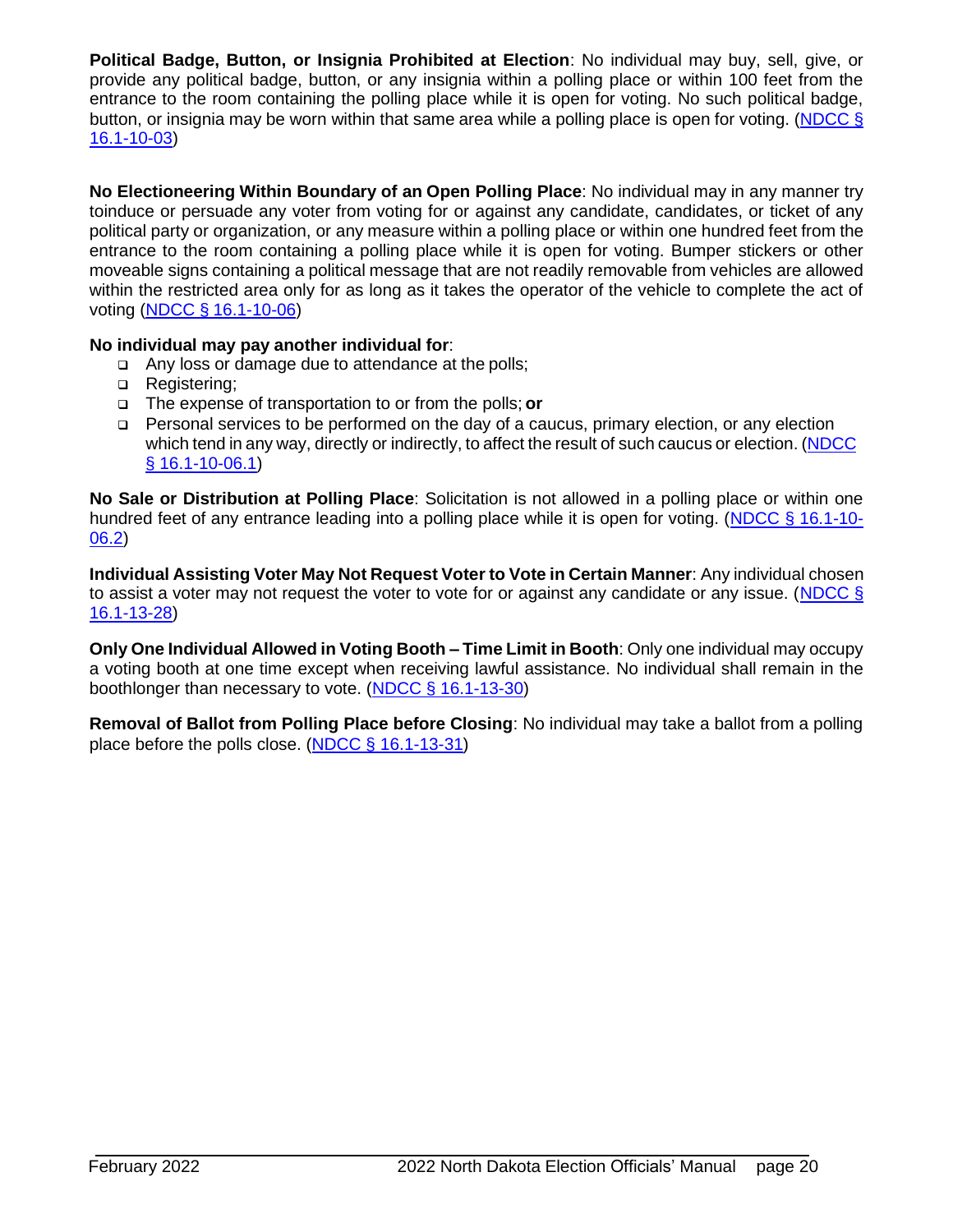## **Section 9 – Voters With Disabilities**

<span id="page-21-0"></span>(This is adapted from various sources. Special thanks to the Arlington, VA Election Board)

## <span id="page-21-1"></span>**Common-Sense Guidelines That Apply to All Voters**

- 1. Be courteous and respectful. If you want to address the voter by name, use "Mr." or "Mrs./Ms." and the voter's last name. Do not address a voter by his or her first name unless you know the voter personally and know he or she prefers this address.
- 2. Do not underestimate people with disabilities. A disability DOES NOT equal lessened intellectual capability.
- 3. Be considerate of extra time it may take for an individual who is disabled or elderly to accomplish tasks.
- 4. Give unhurried attention to an individual who has difficulty speaking.
- 5. Always speak directly to the voter, and not to a companion, aide, or sign language interpreter. Remember that any voter with a disability may be accompanied by, and receive assistance from, another individual of his or her choice in the voting booth, unless the individual is an employer, officeror agent of the elector's union, a candidate running in that election, or a relative of a candidate.
- 6. Ask before you help. The individualmay not want assistance. Do not insist take "no"for an answer if that is the voter's wish.
- 7. Do not be shy about offering assistance. Your courtesy will be appreciated.
- 8. If your polling place is in a building with several routes through it, be sure that sufficient signs are in place to direct an individual to the most accessible route to the polling location.

## <span id="page-21-2"></span>**Voters with Mobility Impairment**

- 1. Do not push or touch another individual's wheelchair or equipment without consent. People usingadaptive equipment often consider the equipment their personal space. You might also break ordamage a wheelchair or piece of equipment if you are not familiar with it.
- 2. Ask before helping. Grabbing someone's elbow may just throw an individual off balance. Allow theindividual to take your elbow.
- 3. An individual with mobility impairment might lean on a door while opening it. Quickly opening the door might cause the individual to fall.
- 4. Either fasten mats and throw rugs down securely or move them out of the way. An individual with mobility impairment could trip.
- 5. Keep floors as dry as possible on rainy or snowy days.
- 6. Keep the ramps and wheelchair-accessible doors to the polling place unlocked and free of clutter.

## <span id="page-21-3"></span>**Voters with Speech or Hearing Impairments**

- 1. A voter who cannot speak can give his or her name and address simply by providing identification to the pollbook officer. The officer will read the name and address aloud, and the voter can provide physical confirmation (such as nodding his or her head) that the information is correct.
- 2. Follow the voter's cues to determine whether speaking, gestures, or writing are the most effective means of communication.
- 3. If speaking, speak calmly, slowly, and directly to the voter. Do not shout. Your facial expressions, gestures, and body movements help in understanding. Face the voter at all times and keep your face in full light (not backlit), if possible.
- 4. Rephrase, rather than repeat, sentences that the voter does not understand.

## <span id="page-21-4"></span>**Voters with Visual Impairment**

1. Identify yourself and state that you are an election official as soon as you come in contact with a voter who has a visual impairment. Greet the individual by letting the individual know who and where you are. When offering walking assistance, allow the individual to take your arm and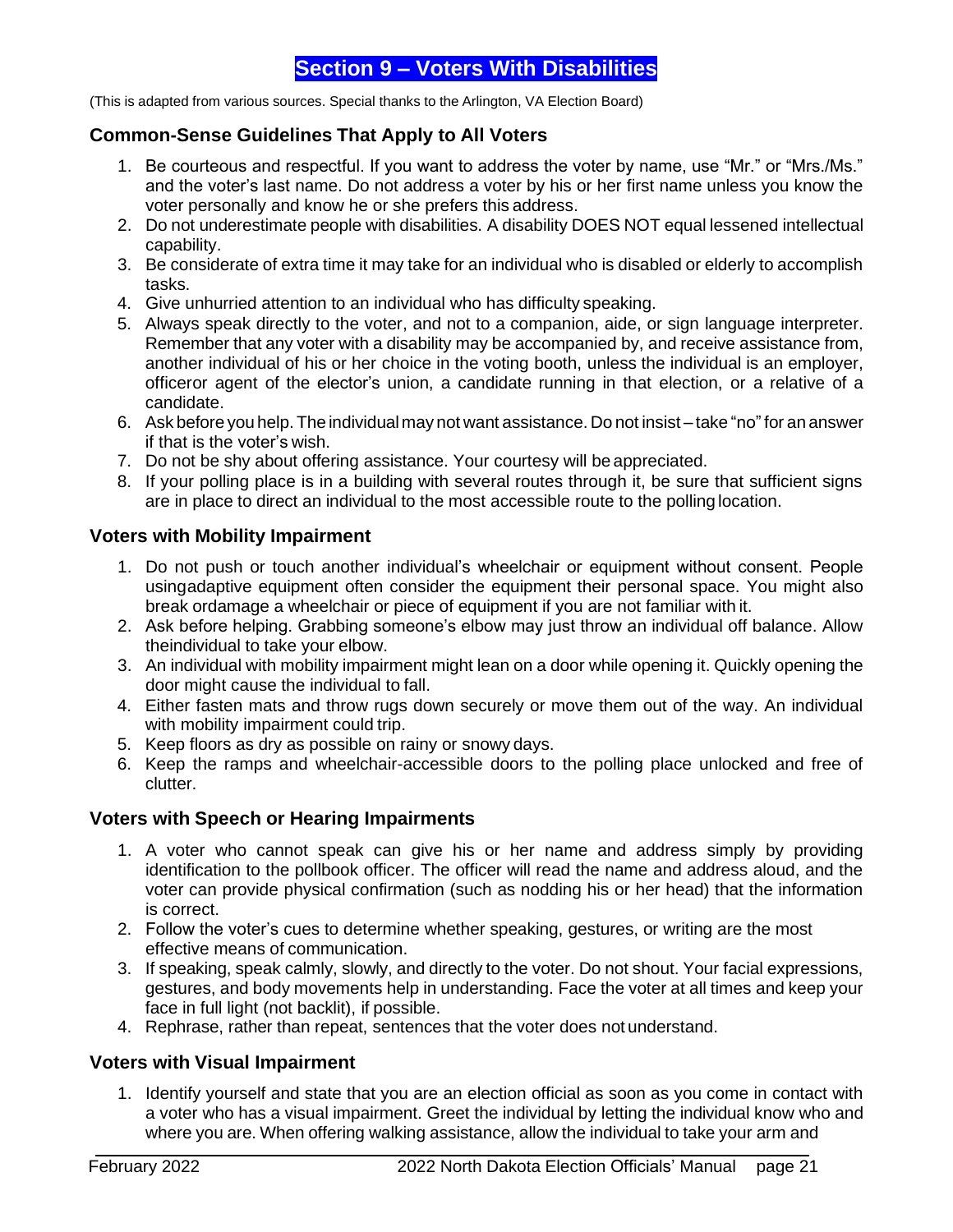tell himor her when you are approaching inclines or steps or turning right orleft.

- 2. If guiding a voter, offer your arm to the voter, rather than taking the voter'sarm.
- 3. If a voter has a guide dog, walk on the opposite side of the voter from the dog. Do not pet or otherwise distract a guide dog without permission from the owner. Be aware that service animals that assist individuals with disabilities should be allowed into all buildings. Such animals are highlytrained and need no special care other than that provided by the owner. Do not interfere with the animal's responsibilities by talking or playing with it.
- 4. When giving directions to navigate the polling place, be as specific as possible and point out obstacles in the path of travel.
- 5. Let the voter know when you leave his or her presence.